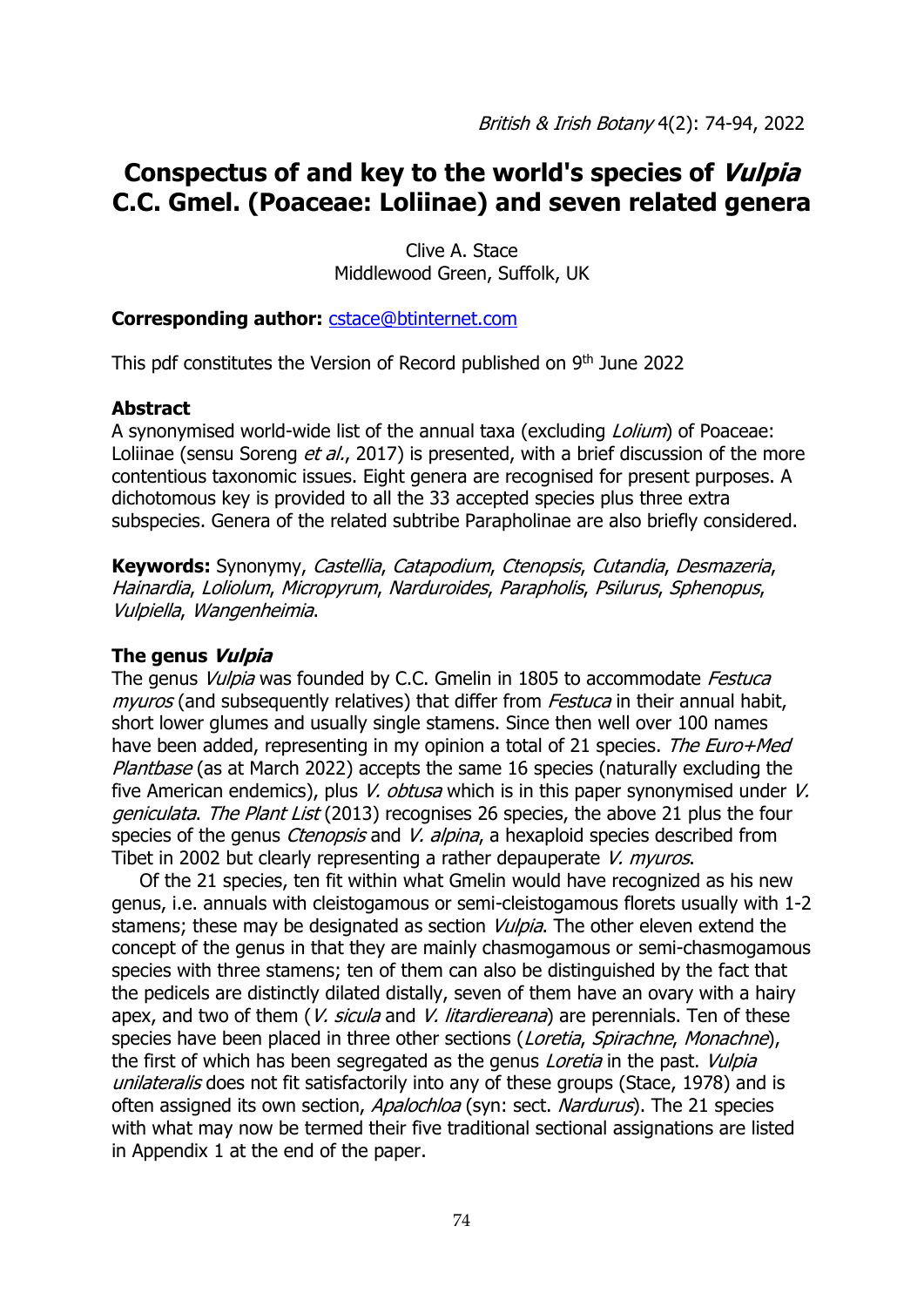# **Taxonomic issues**

In the text of this paper authorities are omitted as they are provided in Appendix 1.

# Perennial species

Vulpia litardiereana and V, sicula are the only two perennial species. The latter, which I have seen in the field in S. France, Sicily and Corsica, is an open-tufted perennial with culms more conspicuous and often more numerous than the tillers. It seems clearly related to two annual members of section *Loretia. V. ligustica* and V. geniculata, sharing with them a distally dilated pedicel, unequal glumes and a hairy ovary tip. *V. litardiereana*, confined to the Grand Atlas of Morocco (2,400-2,800 m), is evidently a densely tussocked perennial; it has abundant tillers and vegetatively resembles a fine-leaved Festuca rather than a Vulpia, although the inflorescence resembles that of *V. sicula*. It has somewhat unequal glumes, the ovary is hairy at the apex, all the tillers are intravaginal in origin, and the leaf-sheaths are overlapping (not fused into a tube). Until a thorough molecular study including this species is made, it seems for present purposes best to retain V. litardiereana in Vulpia, although it does extend the concept of that genus and might be better retained in *Festuca. V. sicula* is often divided into two varieties, vars *sicula* and setacea. Var. setacea has a looser, more spreading panicle, and there are small differences in the relative lengths of the glumes, lemmas and paleas. Maire (1955) stated that in North Africa var. *sicula* is the commoner variety and that var. *setacea* occurs "Çà et là avec le type", suggesting that varietal status is justified. In Europe var. setacea seems to be the commoner variety.

### Vulpia attenuata

Parlatore (1844) described "Vulpia attenuata nob." and stated that it occurred in Sicily "in campi marittimi vicino Palermo a Mondello". Despite Parlatore's provision of a long description, and detailed comparisons with both V. geniculata and V. setacea (V. sicula var. setacea), V. attenuata has not subsequently been accepted at species level, but has been placed under one or other of three species, *Vulpiella stipoides* and the above two. Fiori (Fiori & Paoletti, 1896) reduced it to V. geniculata var. attenuata, and Trabut (Battandier & Trabut, 1895) treated it as V. geniculata subsp. attenuata. Similarly, Maire (1955), in his monumental Flore de l'Afrique du Nord. presented *attenuata* as one of five subspecies of V. *geniculata*, and the same treatment is maintained in Dobignard & Chatelain's *Index Synonymique* of the North African flora (2010), in the catalogue of Sicilian plants by Giardina *et al.* (2007, p. 455), and (as at March 2022) in the Euro+Med Plantbase. In *The Plant List* (version 1.1, 2013), however, *V. attenuata* is treated as a synonym of *V. sicula*, and the same is true in the latest Italian checklist (Bartolucci et al., 2018), and in The World Checklist of Selected Plant Families (as at January 2021). Finally, Pignatti (2017), in the second edition of *Flora d'Italia*, placed V. attenuata as a synonym of Vulpiella tenuis (=  $V.$  stipoides), a much more distantly related taxon. In the first edition (Pignatti, 1982) it had appeared under V. geniculata.

In order to settle the position of V. attenuata, I have recently lectotypified it on a specimen of V. geniculata in **FI** (sheet FI007024) collected by Parlatore at Mondello, Sicily before 1844 (Stace, 2021). Nevertheless, many specimens solabelled in herbaria and described in Floras as V. *geniculata* subsp. *attenuata* are actually V. sicula.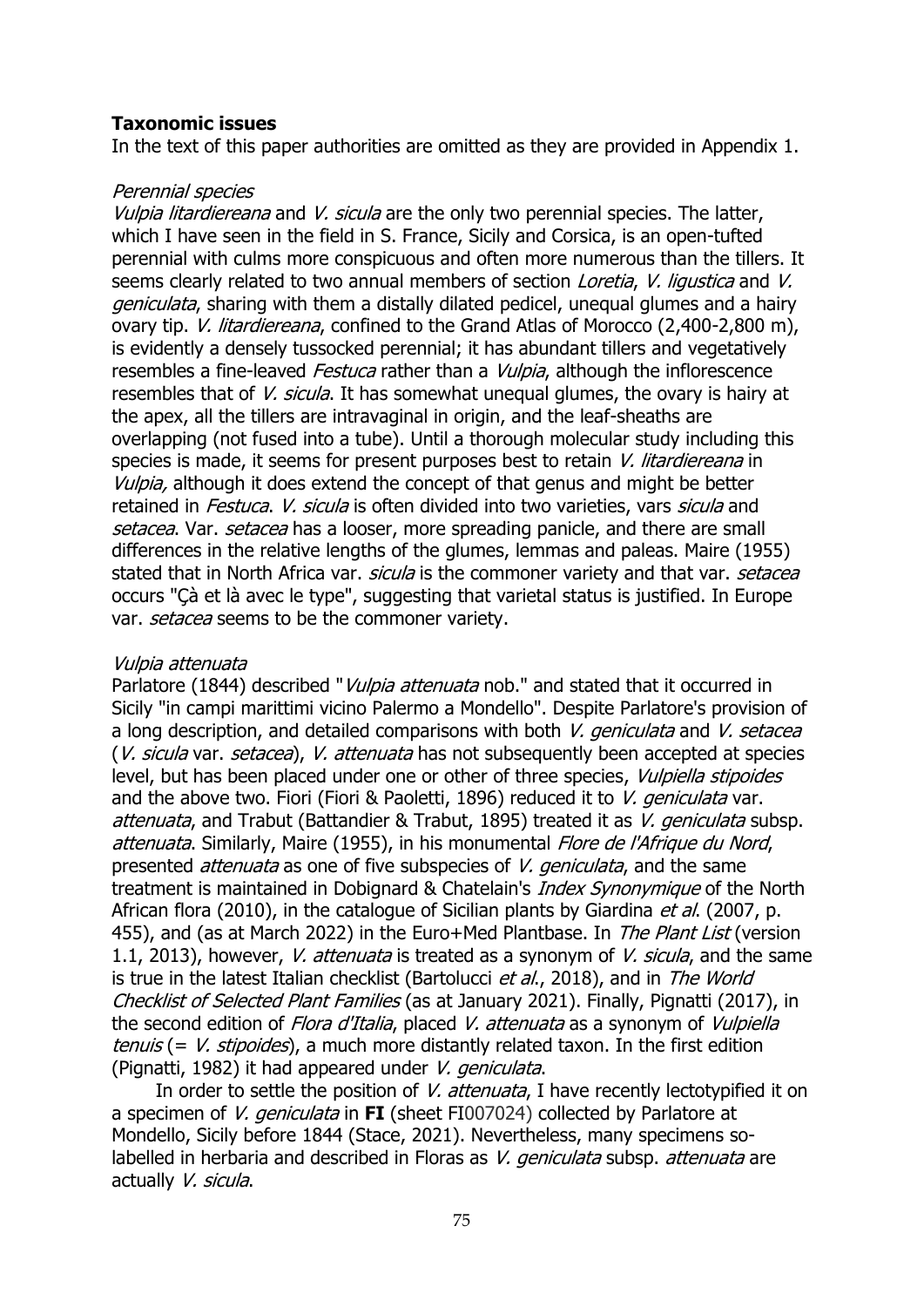### Festuca morisiana

Festuca morisiana Parl. was a Sardinian endemic until subsp. sicula was described from Sicily in 2007 (Cristaudo et al., 2007). However, Salvatore Brullo (Catania) recently alerted me to the fact that the latter seems very similar to *Vulpia sicula*, and study of the fine line-drawings of this subspecies provided by Cristaudo *et al.* (2007) and of subsp. *morisiana* provided by Barbey (1884) has convinced me that  $F$ . morisiana subsp. sicula should be included under *Vulpia sicula* and not placed under F. morisiana.

# Vulpia geniculata

Vulpia geniculata is easily recognised despite its being very variable, especially in North Africa. Four extra subspecies were recognised in Algeria and Morocco by Maire (1955) and by Dobignard & Chatelain (2010). Only one of these (subsp. attenuata), in addition to the type subspecies, is also found in Europe. There was confusion about the position of subsp. *attenuata* which was only solved when it was lectotypified on a typical specimen of *V. geniculata* (Stace, 2021). Many specimens labelled as subsp. *attenuata* in fact belong to the related species V. sicula.

In a study of V. *geniculata* Stace (2022) concluded that it is conveniently separated into three subspecies, *geniculata, pauana* and *flavescens*, a classification that is followed here.

Little is known of a further species, *V. obtusa*, from extreme N.E. Algeria. Maire had seen no material, despite searching in herb. Trabut, and he merely quoted from Trabut's inadequate protologue, which describes a short (10-12 cm) plant with a little-branched panicle included in the top leaf-sheath at its base. There is nothing there to distinguish it from *V. geniculata* subsp. *pauana*; the inclusion of the base of the panicle in the top-most leaf-sheath is a common feature of droughted material. Dobignard & Chatelain (2010) listed it with a question mark.

### Vulpia alopecuros

Subspp. *fibrosa* and *schousboei*, from Morocco, are sometimes (e.g. Maire, 1955) recognised in V. alopecuros. They appear to be based merely on the variation in growth habit and inflorescence shape in this species, best treated at the level of variety, if at all. Maire implied that subsp. *fibrosa* includes the type of the species and, although he recognized the two subspecies, he doubted their systematic value. They were not recognised by Dobignard & Chatelain (2010).

Vulpia alopecuros differs from the other species of section Loretia in its unilateral inflorescence shape and its lemma with an elongated pointed callus, which suggests that it might be more closely related to section *Monachne*, although it lacks the cluster of small sterile apical florets characteristic of *Monachne* and it has a completely glabrous ovary.

### Section Apalochloa

Vulpia unilateralis presents strikingly different facies according to the size of its floral parts, the degree to which the spike appears unilateral, and the length of the lemma awns (almost absent to  $c$ .5 mm and longer than the lemma body). Accordingly, the species has often been subject to subdivision into varieties or subspecies.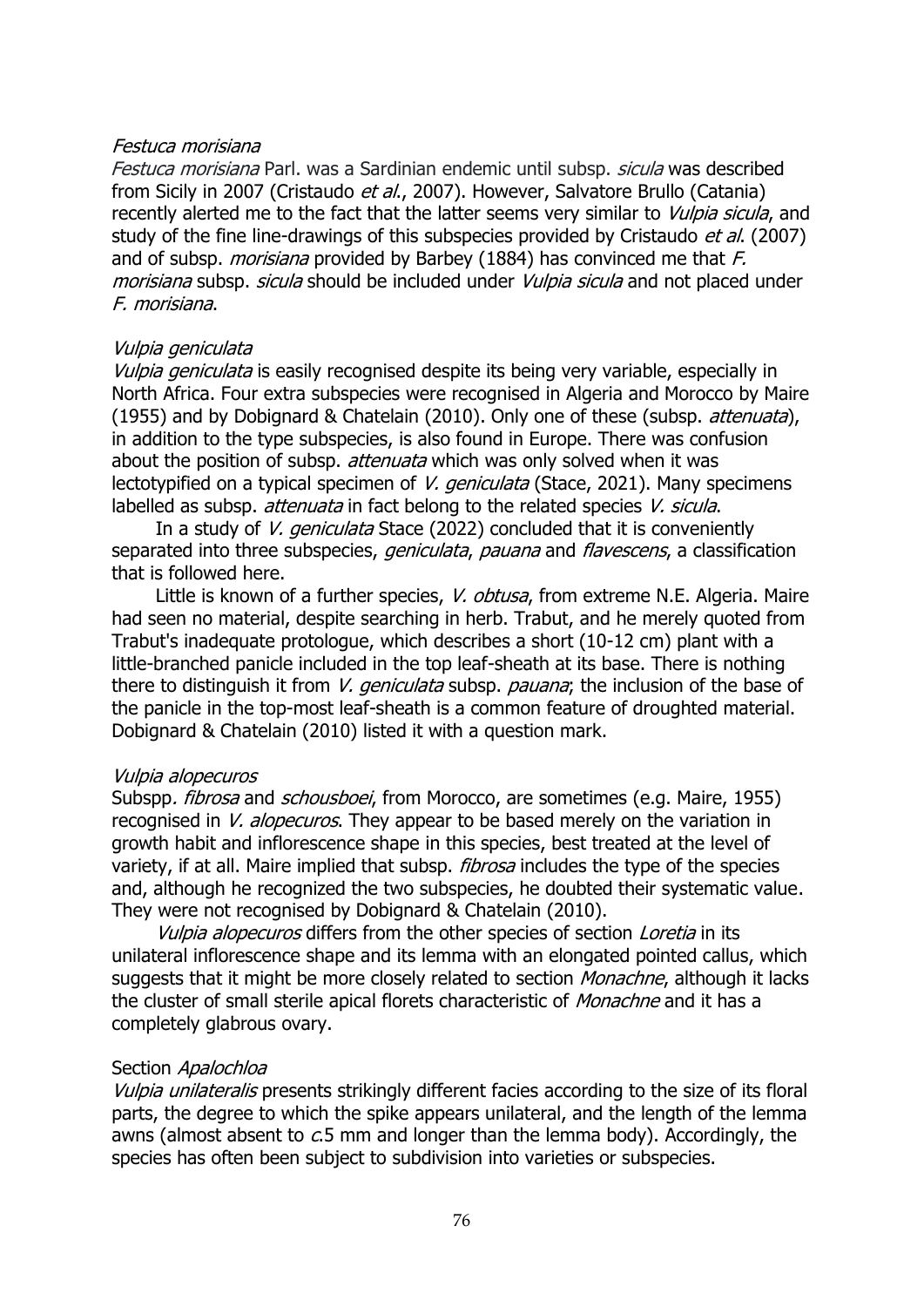A frequently recognised segregate is subsp. *montana*, from the mountains of southern Spain, which Devesa (1986) and Muñoz Rodriguez & Devesa (2020) characterised by spikelets (4)5-7 mm with 4-7 florets and anthers (1)1.3-2 mm, as opposed to the type subspecies with spikelets 2.5-4.5(5) mm with 3-4 florets and anthers 0.6-1 mm. Plants with small spikelets that Devesa assigned to subsp. unilateralis are indeed common in Spain, but they do not accord with plants at the northern end of the species' range (e.g. northern France and England), in which the spikelets are 4-7(8) mm with 3-6 florets and anthers 0.75-1.3 mm. Probably Devesa's two subspecies summarise the variation in Spain, but they do not adequately account for the variation over the total range. For example, Fiori (1969) for Italy, Krechetovich & Bobrov (1934, transl. 1963) for the USSR, and Tzvelev (1976, transl. 1983) for the Soviet Union, all recognise two taxa at specific, subspecific or varietal levels, with differing characters and names which are not easily correlated. More recently subsp. *tomentosa* was described from Iran (Faramarzi et al., 2012), but similarly pubescent plants are found in southern Europe and North Africa. Clearly the species requires further study across its total range before an infraspecific classification can be established.

#### Section Vulpia

Under *V. ciliata* two subspecies are here recognised. They represent separate geographical races with constant albeit small morphological differences, as discussed by Stace & Auguier (1978). Records of subsp. *ambigua* from the Mediterranean region are glabrous variants of subsp. *ciliata*.

The species in what can be called the *V. myuros* group are very similar and have been much confused. There are four species (V. bromoides, V. muralis, V. myuros and V. persica) in the Old World, and three in America (V. octoflora, V. antucensis and V. australis). The first three have often been reduced to subspecific or varietal status under V. *myuros*, e.g. by Maire (1955) and Dobignard & Chatelain (2010), but they are retained as species here because the diploids have probably been progenitors of the two hexaploids in the group (V, *myuros* and V, *persica*), and possibly of the tetraploid V. ciliata as well (Stace, 2005), and they are all, with experience, distinguishable on morphological characters.

Although V, persica and V, hirtiglumis are sometimes retained as separate species (e.g. Bor, 1970), I can see no differences apart from pubescence (glabrous to scabrid in the former, pubescent in the latter). Several species in section *Vulpia* vary in this way. Bor used this character in his key, but in the text also stated that in V. hirtiglumis the two glumes are more or less equal, whereas in V. persica the lower glume is half as long as the upper. This observation might have arisen from observations on spikelets terminal on lateral branches of the inflorescence in the former species; it does not apply to most of the spikelets. This species is very close to V. *myuros*, and might even be better as a subspecies of it. In addition to the characters given in the key (couplet 18), *V. persica* has a slightly longer lower glume (1/3-3/5 as long as upper) than *V. myuros* (1/10-2/5 as long as upper). Bor actually treated V. persica (but not V. hirtiglumis) as the sole Iranian representative of section *Loretia*, on the basis of one of its two or three anthers being large, not small ("antherae magnae", versus "antherae minimae", no lengths given). In my experience these two adjectives, in this group of the genus, indicate 1.5-2 mm and less than 1 mm respectively. Such unusually large anthers as the former, usually not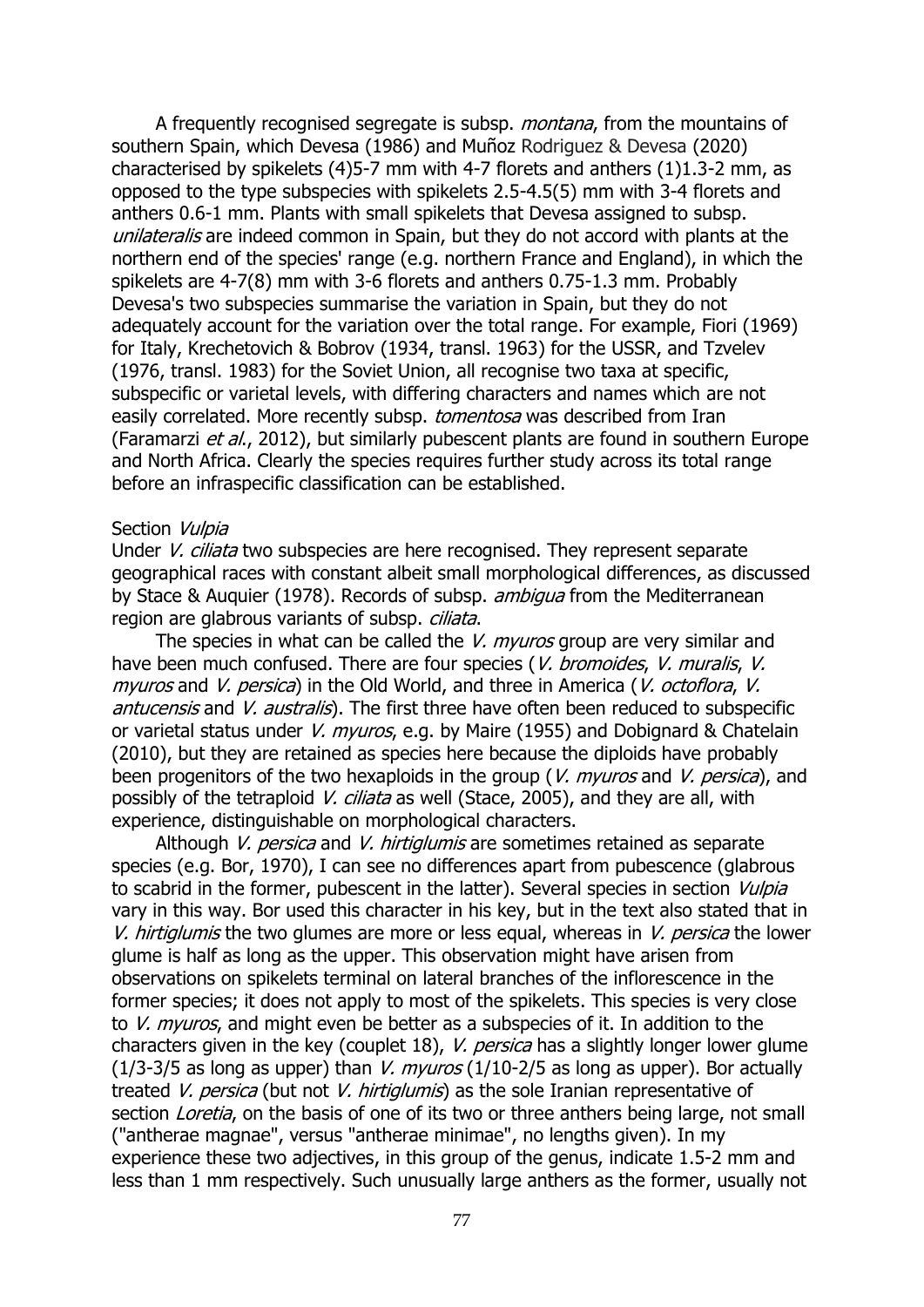in all three stamens, are frequently found in the cleistogamous species of section Vulpia (Auguier & Stace, 1980), and V. persica possesses none of the diagnostic characters of section *Loretia*. All the anthers of *V. persica* that I have observed are within 0.3-0.6 mm.

Vulpia octoflora is the only species native to both North and South America. In South America there are apparently native plants that have been segregated as V. antofagastensis, as well as aliens from North America. The former has slightly smaller spikelets and florets, but there is too much overlap and the distributions are too mixed to justify subspecific recognition.

Vulpia microstachys is a classic example of an inbreeding annual that has given rise to a number of 'pure lines' (Jordanons), of which eight have been given specific rank. However, Lonard & Gould (1974) reduced these to varietal level, with which I agree.

#### Vulpiella

The genus *Vulpiella* (Trab.) Burollet, with a single species *V. stipoides* (L.) Maire (V. tenuis (Tineo) Kerguélen), bears a close superficial resemblance to *Vulpia*, and has often been confused with it. *Vulpiella stipoides* has four synonyms at specific level under *Vulpia*. However, there are wide differences, as listed by Cotton & Stace (1977), notably the 3-veined, 3-keeled lemma, the short hilum, and several fundamental epidermal characters. Soreng et al. (2017) placed it with seven other mostly annual genera in the separate subtribe Parapholinae.

#### **Related genera**

In addition to the above 21 species there are 12 or 13 others apparently quite closely related, many of which have been included in *Vulpia* or Nardurus in the past but are now usually assigned to a few small separate genera, and it has therefore been difficult to define the limits of the 'Vulpia group' (Stace, 1981). Recent molecular studies (summarised in Soreng et al., 2017), however, have clarified this. The following seven related small annual genera nested with Lolium L., Drymochloa Holub, Schedonorus P. Beauv., Festuca L. and other perennials as well as *Vulpia* in what Soreng defined as subtribe Loliinae: Ctenopsis, Loliolum, Micropyrum, Narduroides, Psilurus, Wangenheimia and Castellia. Their species are also included in Appendix 1. Other small annual genera that have sometimes been associated with Vulpia in the past were not included in Loliinae, i.e. Desmazeria Dumort., Catapodium Link, Cutandia Willk. and Vulpiella (Trab.) Burollet. These all have morphological and anatomical features which further indicate their less close relationship to the Loliinae, and Soreng placed them together with three other annual genera (*Hainardia* Greuter, *Parapholis* C.E. Hubb. and *Sphenopus* Trin.), amounting to a total of c.23 species, and the perennial *Agropyropsis* A. Camus in the subtribe Parapholinae. The scope of this paper is therefore the annual species of Soreng's Loliinae (excluding *Lolium*). The Parapholinae are, however, of relevance to the present paper as several species of Loliinae have in the past been placed in their genera (particularly in *Catapodium*), and for that reason the seven annual genera of Parapholinae are included in the generic key below.

The allocation of the above annual genera to two different subtribes is supported by more than just molecular evidence. Cotton & Stace (1977) investigated a range of morphological and anatomical characters in these grasses, and found two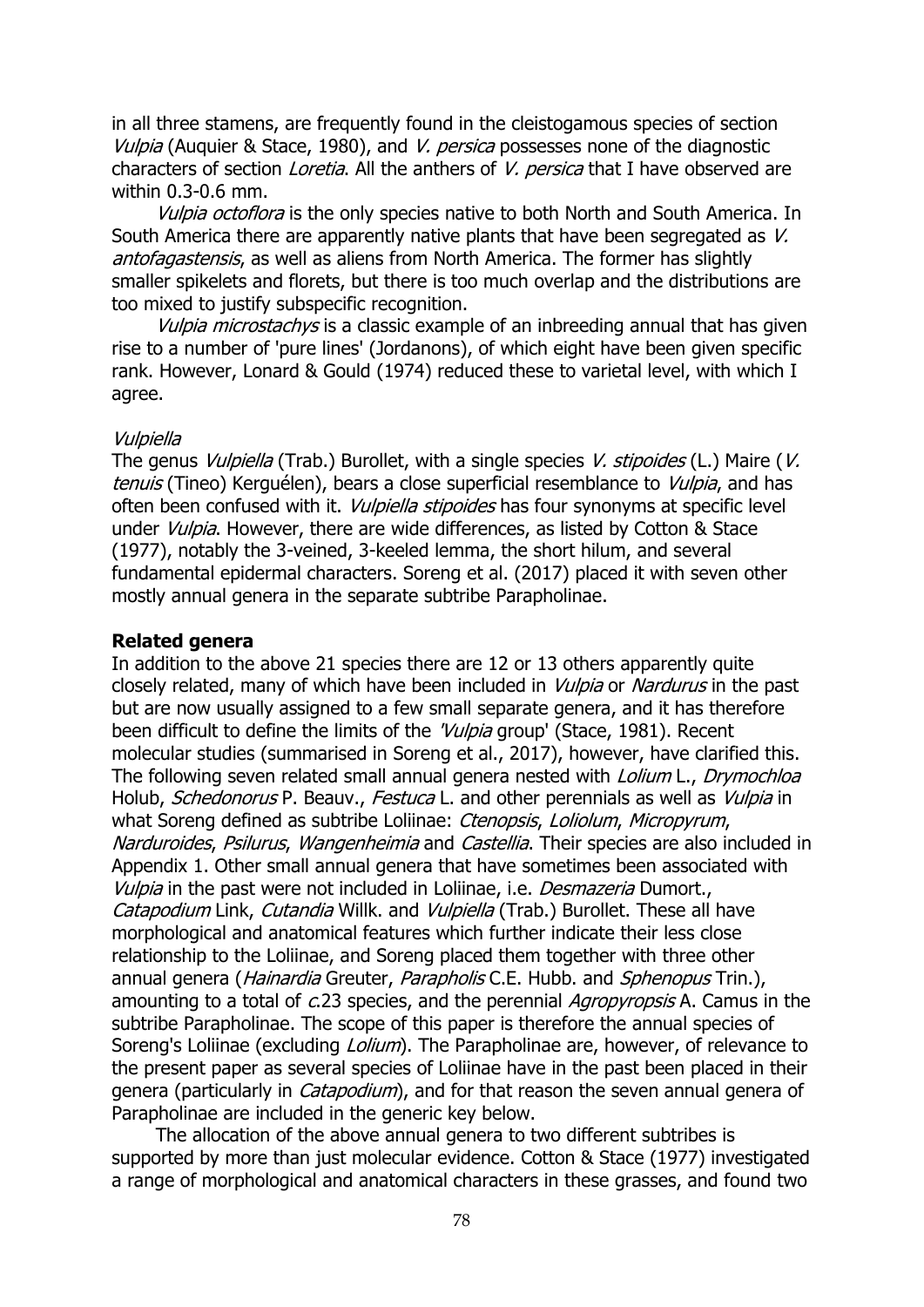strongly contrasting patterns in the intercostal long-cells of the leaf inter-costal abaxial epidermis:

Type A – Long-cells very narrowly rectangular, parallel-sided, and with thick, tightly sinuate lateral walls.

Type B – Long-cells elongated-hexagonal, not parallel-sided, with thin, straight walls.

Type A is found in all of the perennial and in seven of the eight annual genera of the Loliinae. Type B is found in at least four (possibly all) of the annual genera of the Parapholinae and in *Loliolum* (Loliinae). This strongly suggests that the placement of *Loliolum* should be reinvestigated, but it is retained in Loliinae for present purposes.

The genus *Nardurus* has been used as a repository for small, more or less spicate annuals allied to *Vulpia*, but the species concerned belong to seven different genera, and the type species (N. maritimus) is a member of *Vulpia* as here defined (Stace, 1978). Nevertheless, Dobignard & Chatelain (2010) bizarrely resurrected Nardurus for N. subulatus (= Loliolum subulatum) alone, while retaining the type species in *Vulpia* (as *V. unilateralis*). As mentioned above, *Nardurus* (*Vulpia* section Apalochloa) does not fit in satisfactorily with either of the two main groups of Vulpia (sections Vulpia and Loretia s.l.), much less with Loliolum.

The three species of the genus Narduretia have been treated within Vulpia, but Paunero (1963) transferred them to *Ctenopsis* with its type species, *C. pectinella*. The latter is here segregated from *Narduretia* at subgeneric level. Two of the species, the African C. cynosuroides and the Spanish C. gypsophila, are very similar; Huguet del Villar (1925) admitted that if the two were not specifically distinct the Spanish plant could be known as *Narduretia cynosuroides* var. *gypsacea* (Willk.) Villar (not validly published). Despite their great similarity there are small quantitative differences, albeit all of them overlapping, and I have found an important difference in anther length (see Key). The short anthers of C. cynosuroides suggest a cleistogamous inbreeding species (although I have not been able to observe anthesis), while the long anthers of  $C$ . gypsophila, which are exserted at anthesis, indicate an at least partially outbreeding taxon, as is the related C. delicatula. The Spanish C. gypsophila is confined to gypsaceous soils in central Spain, but I have not found any such association mentioned concerning the African C. cynosuroides. There is an outlying area of C. gypsophila in western Sicily, which seems to be correctly assigned to the Spanish plant as it is one of only five of the 380 Italian taxa found on gypsum that are totally confined to it (Musarella et al., 2018).

The genus *Wangenheimia* has traditionally been recognised as monotypic, containing only the very distinctive western Mediterranean gypsophile W. lima. The orientation of the glumes in this species is unusual in that the lower glume is twisted out of its usual position (lateral to the spikelet and adjacent to the back of the first lemma) to lie in the centre of the abaxial flattened face of the spikelet adjacent to and parallel with the rhachilla or to the lateral margin of the first lemma. A North African species, originally described as *Festuca demnatensis*, transferred to Nardurus by Maire and later to *Catapodium* by Maire & Weiller, has the same distinctive spikelet structure, as described by Maire (1955), and mainly on this basis it was transferred to *Wangenheimia* by Stace (1978). The situation is complicated, however, by the fact that *Loliolum subulatum* also has a similar spikelet structure,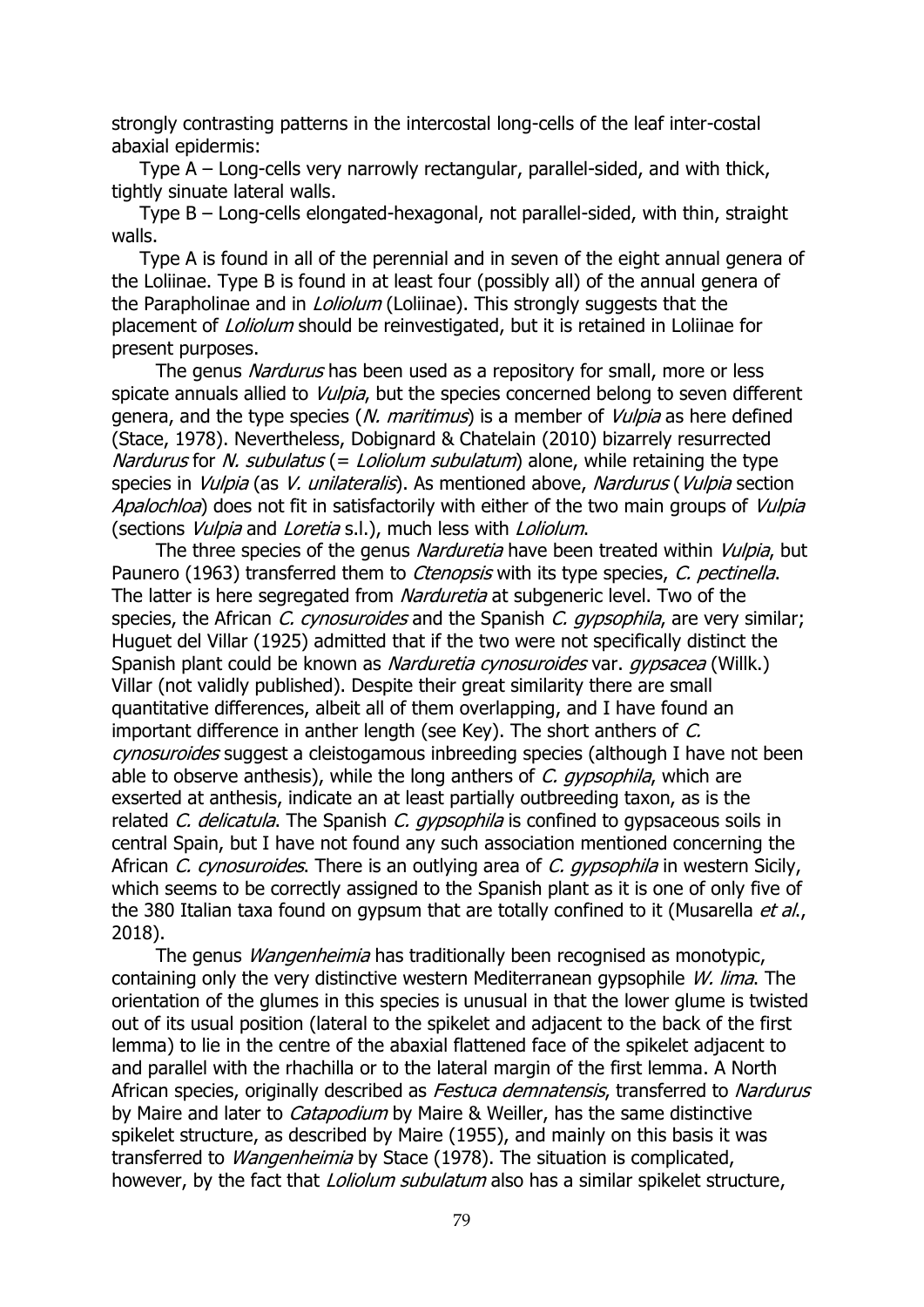which, as far as I know, is confined in the Loliinae/Parapholinae to these three species. Other morphological characters, including those of the caryopsis, are not decisive in determining generic affiliation. Whatever the correct generic placement of W. demnatensis, the keys below are designed to identify it at species level.

Nardurus mamoraeus was described by Maire from his 1936 collection "In arenosis in sylva Mamora", Morocco, and was later transferred to Catapodium by Maire & Weiller. I have seen images of the isotypes in **MPU** (MPU010589) and **P** (P00434529). The species appears to have been collected since only once, by Charles Sauvage in 1961 from the same area ("Reg. Rabat, Mamora occidentale, sables mobiles aux abords de Dayete Er-Rma"). There are no other collections in **BA**, **BM**, **G**, **K**, **M**, **MPU**, **P**, **RNG** or **SEV**. Sauvage's herbarium is in **RAB** and **MPU** (specimen MPU1400378 in the latter seen courtesy of Caroline Loup), but the collection was also used as number 3709 in the *Société française pour l'Échange des* Plantes vasculaires, Fascicule 10 (1960-61). Filip Veerlove (Meise) has kindly furnished me with a list of the participants and associates of the *Société* at that time. The total of 31 was mainly made up of individuals (including Sauvage, working in Rabat in 1961), but included at least six institutions: **AL**, **BR**, **MPU**, **P**, **RAB** and **STR**. These institutions should have duplicates of 3709. The label for 3709 in the distribution gives some further data: (transl.) in open places on mobile siliceous sand in cork-oak woodland. Endemic to Mamora and surroundings (Souk-el-Arba-du-Rharb).

In general appearance and spikelet details N. mamoraeus much more closely resembles a *Micropyrum*, to which it was transferred by Stace (1978), than a Catapodium. Unfortunately, both the collections (early April) are at anthesis, and no caryopsides are present. The position of the hilum would decisively decide between the latter two genera. This is another taxonomic problem that requires a wideranging DNA analysis of the Loliinae/Parapholinae. In this paper Nardurus mamoraeus is treated as of uncertain position, and it is **not** catered for in the keys. The inclusion or not of this species in *Micropyrum* would decide whether there are 12 or 13 Vulpia relatives.

### **Classification of Loliinae**

There is still no agreed generic classification of Loliinae, and this paper does not aim to present one. Molecular purists, i.e. those unwilling to accept paraphyletic groups as genera, include seven of the eight genera treated here (not *Castellia*) within Festuca, on the grounds that these seven genera are nested within Festuca in their cladograms (Soreng *et al.*, 2017). Others can see the logic in this (strict adherence to monophyly as a taxonomic criterion), but not necessarily the wisdom (Stace, 2020). Excellent molecular analyses of the Loliinae at species level have been carried out by a research group at the Universidad de Zaragoza (Catalán et al., 2004; Torrecilla et al., 2004; Díaz-Pérez et al., 2014). The presence of polyploids, particularly *V. ciliata* and *V. myuros*, which are by definition often polyphyletic, as always complicates the issue. The species covered in each of these three reports varies slightly, but a total of 22 of the 34 species treated in this paper was included.

The main results from the Zaragoza group are that (a) a large monophyletic fine-leaved Festuca clade (FEVRE – Festuca, Vulpia and related ephemerals) is defined; and (b) the genus *Vulpia* is polyphyletic, being dispersed within FEVRE in four separate subclades. Subclade (**A**) contains the sections Loretia, Monachne and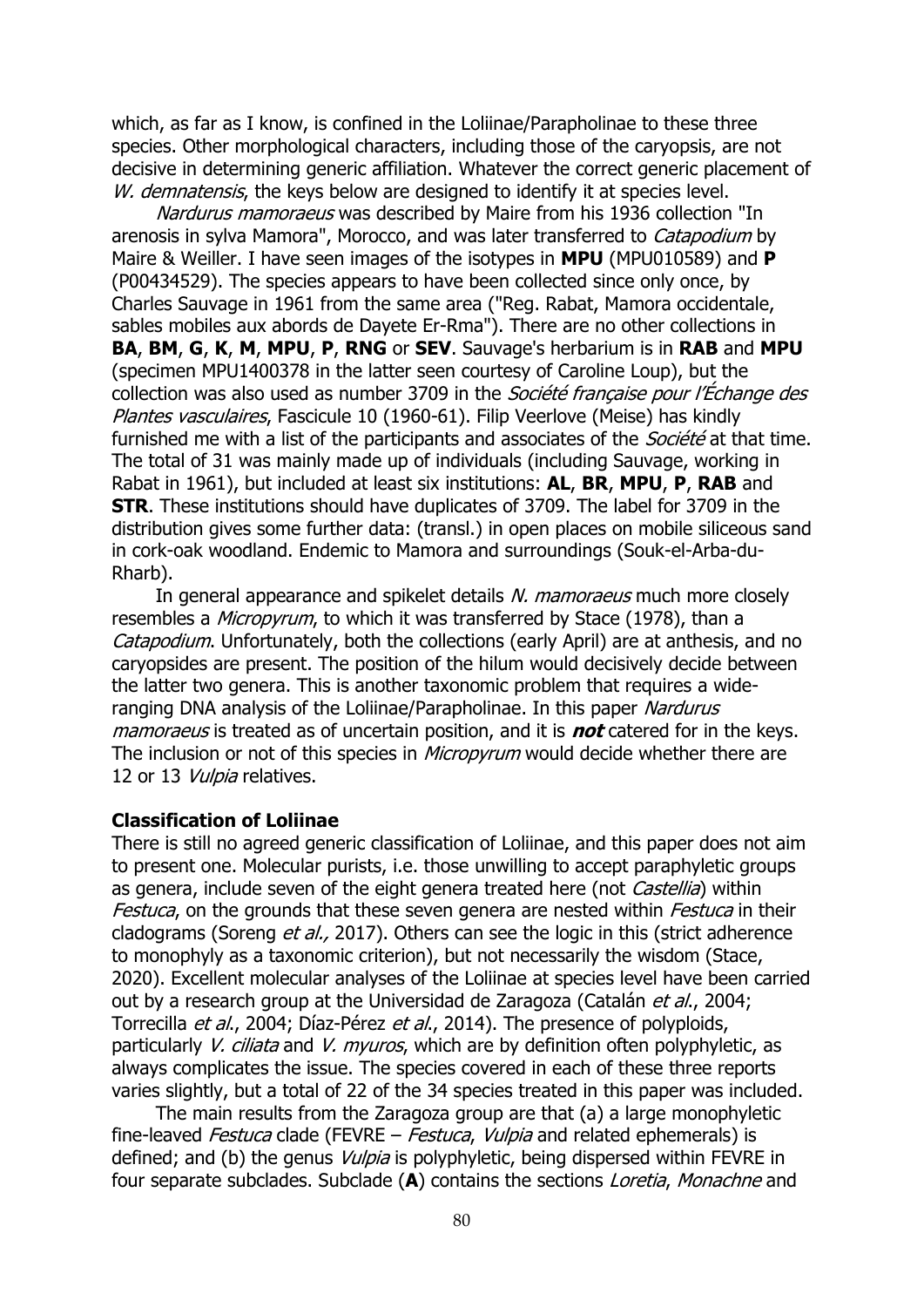Spirachne; the second (**B**) contains the section Apalochloa; and the third (**C**) and fourth (**D**) subclades contain the diploid and polyploid species respectively of the section *Vulpia*. Díaz-Pérez et al. (2014) added three American species of section Vulpia to the Old World species covered by the other two reports; these formed a fifth subclade. These results could be used as evidence that the first two subclades should be recognised as distinct genera (sections Loretia, Monachne and Spirachne as Loretia Duval-Jouve; section Apalochloa as Nardurus). However, a solution regarding section *Vulpia* is less obvious, since the diploids and polyploids, and the American species, are widely separated in the cladogram. It is notable that, within the restraints imposed by the sample size, the limits of FEVRE coincide almost exactly with those of Soreng's Loliinae. It should also be noted that the annual species in all the above four subclades are associated with different groups of perennial fine-leaved Festuca species.

It is not the purpose of this paper to assess the merits of different classification systems of *Vulpia* and allied genera, but instead to present a clarification of the often complex nomenclature and a means of identifying all the species. Clearly the genus Vulpia as here defined is artificial (polyphyletic). However, recognition of an enlarged fine-leaved *Festuca* will clearly not solve all the taxonomic problems. Presumably such a genus, with perhaps some 600 species, will require an infrageneric classification, so the taxonomic problems will simply shift from the generic to the infrageneric level. For convenience, in Appendix 1 the traditional classification of the annual Loliinae is presented, but if these annual genera are to be maintained then *Vulpia* should be divided, probably into three genera: *Vulpia*, comprised of the type section; Loretia, to include sections Loretia, Monachne and Spirachne, and Nardurus (section Apalochloa). The position of V. litardiereana remains doubtful. A final decision can be reached only when all 34 annual species of Loliinae, as well as the c.23 species of Parapholinae, have been subjected to more detailed molecular analyses.

### **Chromosome numbers**

Chromosome counts of most of the species in Appendix 1 have been made. There is considerable variation in the older reports (diploid to hexaploid) of some species, especially in *Vulpia* and often for British species. However, the many counts that I and my colleagues have made over half a century have convinced us that this variation is spurious; as far as I am aware all the species have a single chromosome count based on  $x = 7$ . Within *Vulpia*, 12 species are diploids, two species are tetraploids with  $2n = 28$  (*V. fasciculata* and *V. ciliata*) and four are hexaploids with 2n = 42 (V. myuros, V. persica, V. microstachys and V. elliotea). Vulpia gracilis, V. litardiereana and V. antucensis have not been counted. All the species that have been counted in the seven small genera are diploids with  $2n = 14$ , except the single species of Psilurus which is a tetraploid with  $2n = 28$ . Apparently only Micropyrum mamoraeum, Ctenopsis pectinella and C. cynosuroides have not been counted.

### **Distribution**

16 of the 21 species of *Vulpia*, plus all the 13 species in the other seven small genera (as well as all the c.23 species of Soreng's Parapholinae), occur in the Mediterranean area, with a few extending northwards to southern Scandinavia, east to Tibet, south to tropical African mountains and west to Macaronesia. Vulpia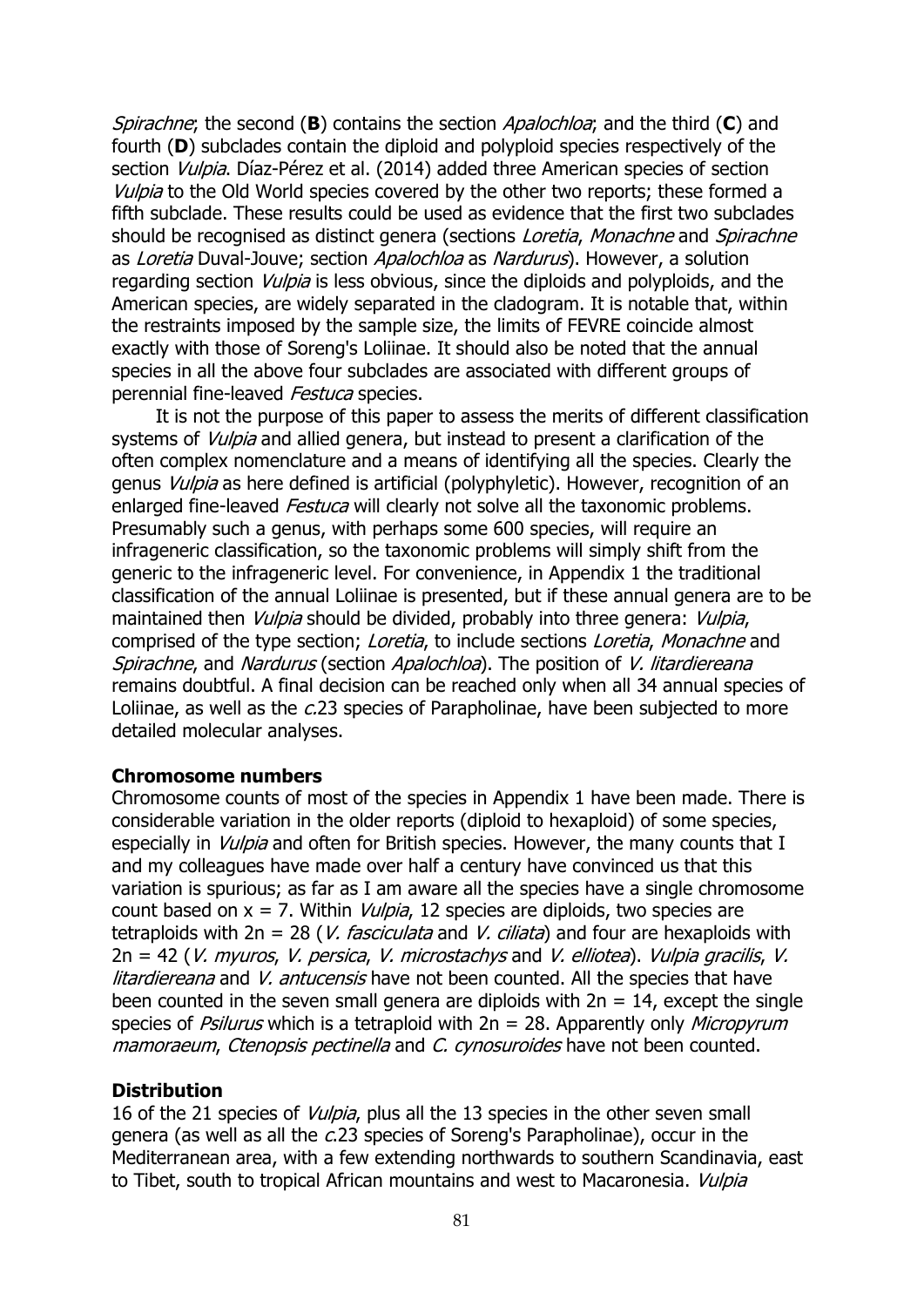australis and V. antucensis occur in temperate South America; V. elliotea and V. microstachys occur in temperate North America; and V. octoflora occurs in both South and North America. A few species, notably V. bromoides and V. myuros, are weedy and occur very widely as aliens in all continents, especially in Englishspeaking areas such as South Africa, North America and Australasia, where they can be troublesome due to their poor pasture value and the barbed fruiting lemmas. In southern Europe the central and northern European V. bromoides is largely replaced by *V. muralis*, and it is interesting to note that, whereas *V. bromoides* is a common alien in North America, it is largely replaced by  $V$ . muralis in the Spanish- and Portuguese-speaking areas of South America. Indeed, V. muralis was described from alien material in Ecuador in 1822.

### **Keys**

It is thought that the provision of keys to all the species of Loliinae in the world, as opposed to regional keys which are the norm, should be useful in a group whose species are frequently found as aliens in areas far from their native range. Keys to the species of North America (Lonard & Gould, 1974), Argentina (Stace, 2012), North Africa (Maire, 1955), Europe (Stace, 1980), Italy (Pignatti, 2017), Iberian Peninsula (Muñoz Rodriguez & Devesa, 2020) and Turkey (Stace, 1985) remain informative, despite differences in taxonomic treatment. The generic key also covers Soreng's Parapholinae.

# **Key to the annual genera of Loliinae and Parapholinae sensu Soreng et al.**

Genera in square brackets are not treated further here (all these, apart from Lolium, belong to Parapholinae; see text)

| $\mathbf{1}$ | 1 Terminal spikelet with 2 glumes, all others with 1 glume<br>All spikelets with 2 glumes, sometimes the lower glume minute                                                                                                                                                           | $\overline{2}$                        |
|--------------|---------------------------------------------------------------------------------------------------------------------------------------------------------------------------------------------------------------------------------------------------------------------------------------|---------------------------------------|
|              | 2 Spikelets with more than 1 floret<br>2 Spikelets with 1 floret                                                                                                                                                                                                                      | (Loliinae) [LOLIUM]                   |
|              | 3 Glume much longer than lemma; lemma awnless                                                                                                                                                                                                                                         | (Parapholinae) [HAINARDIA cylindrica] |
|              | 3 Glume much shorter than lemma; lemma with awn $c$ as long as body                                                                                                                                                                                                                   | (Loliinae) PSILURUS incurvus          |
|              | 4 Lower glume less than 1/2 as long as upper<br>4 Lower glume at least 1/2 as long as upper                                                                                                                                                                                           | $\frac{5}{7}$                         |
|              | 5 Lemma membranous, subacute to rounded or truncate at apex, awnless                                                                                                                                                                                                                  | (Parapholinae) [SPHENOPUS]            |
|              | 5 Lemma chartaceous, acute to acuminate at apex, often with terminal awn                                                                                                                                                                                                              | 6                                     |
| 6            | Hilum less than 1/2 as long as grain; pedicels held at 45-90° to rhachis after<br>anthesis; grain loosely adherent to palea (Loliinae; see key below) <b>CTENOPSIS</b><br>6 Hilum more than 1/2 as long as grain; pedicels suberect after anthesis; grain<br>firmly adherent to palea | (Loliinae; see key below) VULPIA p.p. |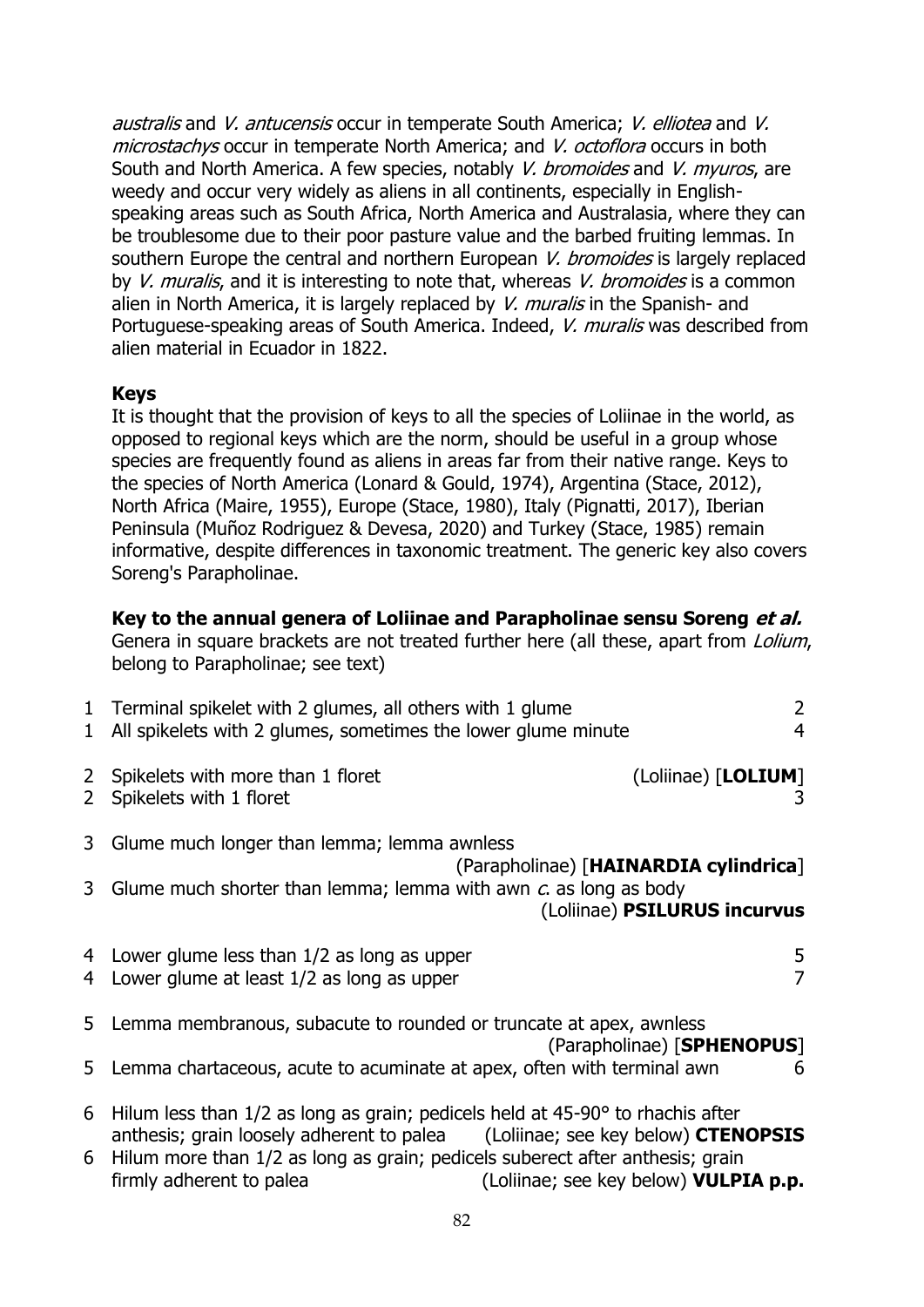| $7^{\circ}$<br>7 | Lemmas densely tuberculate, glabrous<br>(Loliinae) CASTELLIA tuberculosa<br>Lemmas glabrous, scabrid or hairy, not tuberculate<br>8                                                                                                                |
|------------------|----------------------------------------------------------------------------------------------------------------------------------------------------------------------------------------------------------------------------------------------------|
| 8<br>8           | Lemmas 3-veined, notched at apex, awnless or with awn arising from notch<br>9<br>Lemmas 5-veined, rarely 3-veined and then gradually tapered to long awn<br>and not notched at apex<br>11                                                          |
| 9                | Rhachis breaking at maturity below each spikelet; spikelets 1-flowered;<br>glumes as long as spikelet; lemmas membranous, not keeled<br>(Parapholinae) [PARAPHOLIS]                                                                                |
| 9                | Spikelets several- to many-flowered, breaking at maturity below each floret;<br>glumes shorter than rest of spikelet; lemmas chartaceous, keeled on each vein<br>10                                                                                |
|                  | 10 Spikelets becoming strongly divaricate at maturity; lemmas awnless or<br>with short awns up to $1(1.5)$ mm; caryopsis more or less free from palea<br>(Parapholinae) [CUTANDIA]                                                                 |
|                  | 10 Spikelets not becoming divaricate at maturity; most lemmas with awn<br>at least 1/2 as long as body; palea adherent to caryopsis<br>(Parapholinae) [VULPIELLA stipoides]                                                                        |
|                  | 11 Spikelets set in depressions on the rhachis; glumes emarginate                                                                                                                                                                                  |
|                  | (Loliinae) NARDUROIDES salzmannii<br>11 Spikelets not set in depressions on the rhachis; glumes obtuse or acute to<br>subulate<br>12                                                                                                               |
|                  | 12 Lower glumes mostly twisted to lie close to and parallel to rhachilla on the<br>flattened face of the spikelet<br>13<br>12 Lower glumes not so twisted, lying in same plane as first lemma<br>14                                                |
|                  | 13 Upper glume longer than rest of spikelet; anthers 0.5-1 mm                                                                                                                                                                                      |
|                  | (Loliinae) LOLIOLUM subulatum<br>13 Upper glume shorter than rest of spikelet; anthers 2-2.5 mm<br>(Loliinae; see key below) WANGENHEIMIA                                                                                                          |
|                  | 14 Hilum linear, more than 1/2 as long as caryopsis; glumes markedly unequal<br>to subequal<br>15                                                                                                                                                  |
|                  | 14 Hilum punctiform to oblong, up to 1/2 as long as caryopsis; glumes subequal<br>16                                                                                                                                                               |
|                  | 15 Inflorescence usually a simple raceme; lower glume more than 3/4 as long as upper;<br>lemmas obtuse to acute, awned or not                                                                                                                      |
|                  | (Loliinae; see key below) MICROPYRUM<br>15 Inflorescence usually branched, if a simple raceme then lower glume not<br>more than 3/4 as long as upper; lemmas usually gradually acuminate,<br>awned or not<br>(Loliinae; see key below) VULPIA p.p. |
|                  | 16 Lemma strongly keeled throughout, (3)3.5-4.5(6) mm; lemma and rhachilla<br>with minute (up to 0.2 mm) capitate-apiculate hairs                                                                                                                  |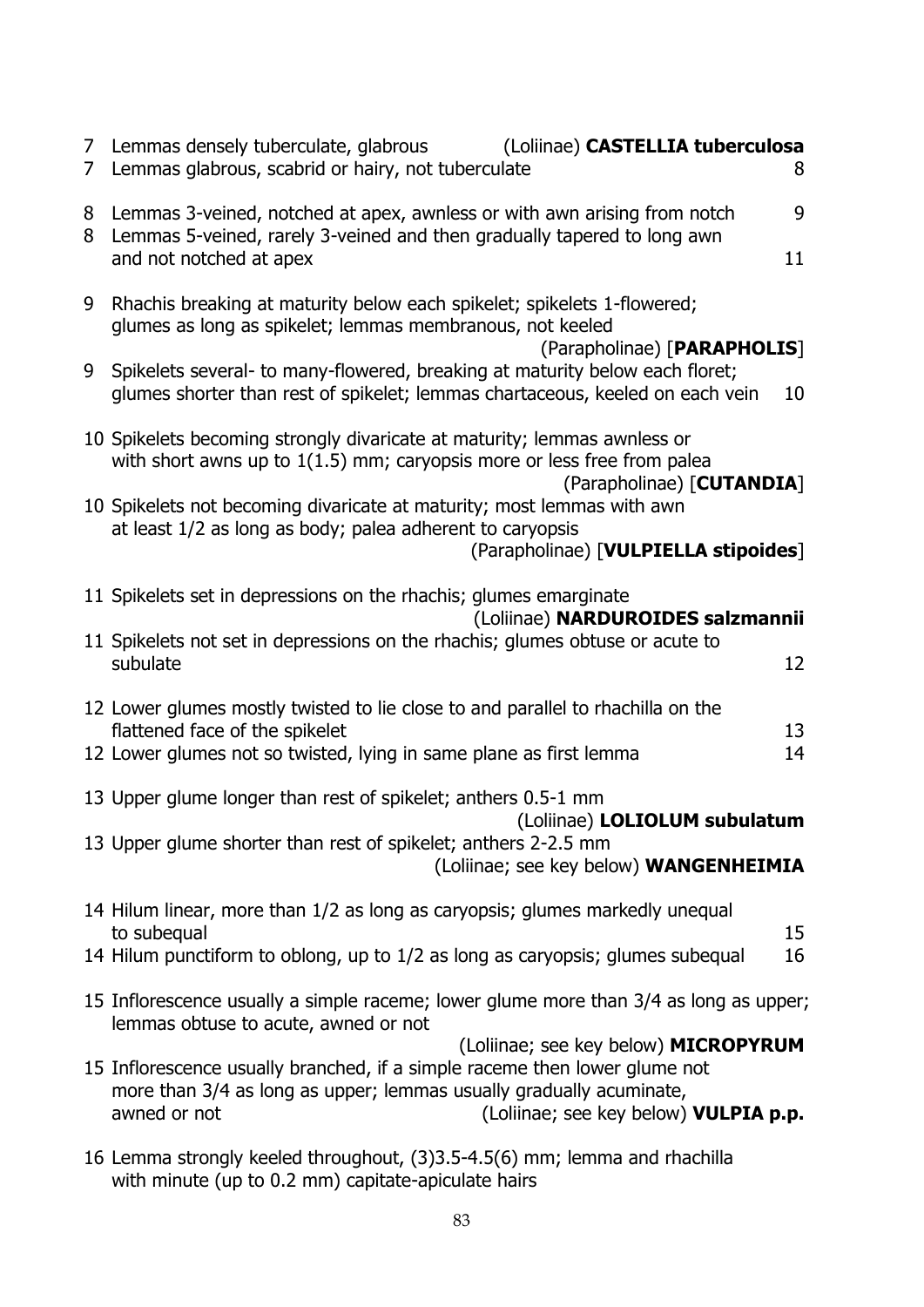| (Parapholinae) [DESMAZERIA] |  |  |
|-----------------------------|--|--|
|-----------------------------|--|--|

16 Lemma rounded on back or keeled only near apex, 2-3(3.8) mm; lemma and rhachilla glabrous or with tapering pointed hairs

(Parapholinae) [**CATAPODIUM**]

# **Key to species of Vulpia**

Glume measurements must be taken from spikelets that are **not** apical on the main inflorescence or on its side branches (however short).

| 1                                | 1 Callus at base of fertile lemma 0.5-1.5 mm, pointed, minutely antrorsely<br>scabrid or hairy<br>Callus at base of fertile lemma c.0.2 mm, rounded, glabrous                                                                                                                                                                                                                                                                                | $\overline{2}$<br>6 |
|----------------------------------|----------------------------------------------------------------------------------------------------------------------------------------------------------------------------------------------------------------------------------------------------------------------------------------------------------------------------------------------------------------------------------------------------------------------------------------------|---------------------|
| $\mathbf{2}$                     | 2 Anthers 3, 2-5 mm, fully exserted at anthesis; spikelet with c.4-10 fertile<br>florets, with 1-2(3) smaller sterile distal ones<br>V. alopecuros<br>Anthers 1-3, 0.5-2 mm, slightly exserted at anthesis; spikelets with 1-3(5)<br>proximal fertile florets and at least as many smaller sterile distal ones                                                                                                                               | 3                   |
| 3 <sup>1</sup>                   | 3 Ovary and caryopsis minutely hairy at apex<br>Ovary and caryopsis glabrous                                                                                                                                                                                                                                                                                                                                                                 | $\overline{4}$<br>5 |
| 4<br>4                           | Spikelets with 2-5 fertile florets; upper glume with awn mostly 0.5-1 times<br>as long as body; anthers 0.8-2 mm<br>V. fasciculata<br>Spikelets with 1 fertile floret; upper glume with awn mostly 1.5-3 times as<br>long as body; anthers 0.5-1.2 mm<br><b>V.</b> gracilis                                                                                                                                                                  |                     |
| 5                                | 5 Lemma 4-8 mm (excl. awn); callus 1-1.5 mm<br>V. fontqueriana<br>Lemma 7-15 mm (excl. awn); callus 0.5-0.8 mm<br>V. membranacea                                                                                                                                                                                                                                                                                                             |                     |
| 6<br>6                           | Spikelets borne in regular clusters of 3, dispersed as a unit, the 3 pedicels<br>borne on a common stalk; each spikelet with 1 female-fertile floret; glumes<br>V. brevis<br>subequal, each with awn $\pm$ as long as body<br>Spikelets not aggregated into clusters of 3; each spikelet normally with more<br>than 1 female-fertile floret; lower glume usually conspicuously shorter than<br>upper glume, neither with awn as long as body | $\overline{7}$      |
| 7 <sup>7</sup><br>$\overline{7}$ | Perennial; non-flowering tillers mixed with flowering culms<br>Annual; non-flowering tillers absent                                                                                                                                                                                                                                                                                                                                          | 8<br>9              |
| 8                                | Tillers not or scarcely outnumbering culms, forming loose tuft; lower glume<br>$1/5 - 3/5$ as long as upper<br>V. sicula<br>8 Tillers greatly outnumbering culms, forming dense tussock; lower glume<br>$2/3 - 4/5$ as long as upper<br>V. litardiereana                                                                                                                                                                                     |                     |
| 9<br>9                           | Pedicels distinctly flattened and widened distally; anthers (1-)3, well exserted<br>at anthesis, $(1.25)$ 2-6 mm<br>Pedicels more or less parallel-sided; anthers 1(-3), usually not exserted at<br>anthesis, but sometimes exserted, usually 0.3-0.8 mm, rarely up to 1.8 mm                                                                                                                                                                | 10                  |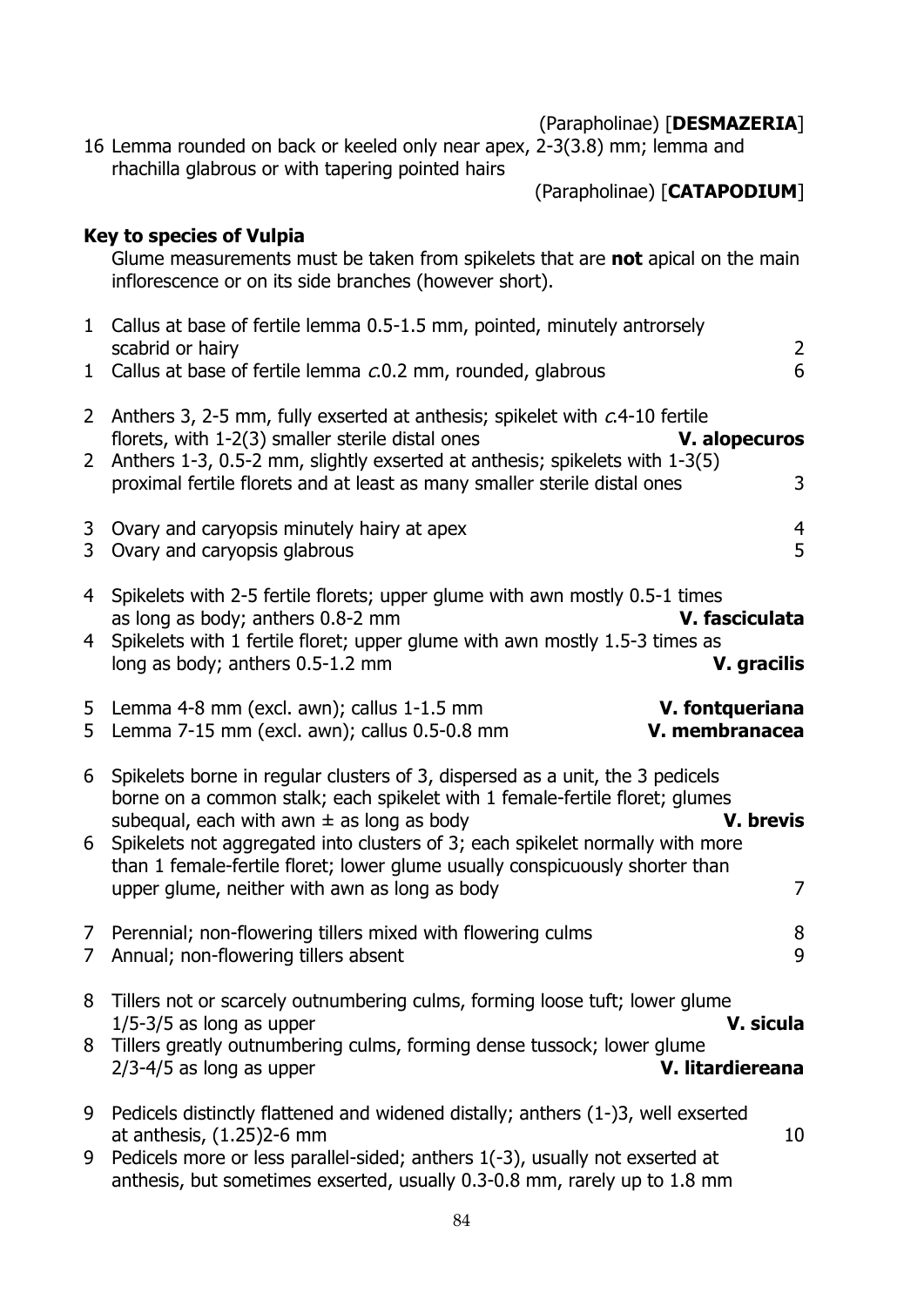but if so rarely more than 1 13

|                                             | 10 Lower glume less than 1/6 as long as upper; inflorescence-branches patent<br>to pendent at maturity<br>10 Lower glume at least 1/3 as long as upper; inflorescence-branches erect to<br>erecto-patent (V. geniculata)                                                                                                                                                                                                                                 |                                 | V. ligustica<br>11    |
|---------------------------------------------|----------------------------------------------------------------------------------------------------------------------------------------------------------------------------------------------------------------------------------------------------------------------------------------------------------------------------------------------------------------------------------------------------------------------------------------------------------|---------------------------------|-----------------------|
| very diffuse<br>relatively compact          | 11 Panicle with long spreading primary branches devoid of spikelets for 1-4 cm, hence<br>11 Panicle with primary branches bearing spikelets close to base, hence                                                                                                                                                                                                                                                                                         | V. geniculata subsp. flavescens | 12                    |
|                                             | 12 Panicle up to 5 cm, very compact, with branches not evident without dissection,<br>lemmas with awns much shorter than body <b>V. geniculata subsp. pauana</b><br>12 Panicle often more than 5 cm, with some primary branches clearly visible;<br>lemma-awns as long as or longer than body V. geniculata subsp. geniculata                                                                                                                            |                                 |                       |
|                                             | 13 Panicle-branches and pedicels becoming patent to deflexed at fruiting, due<br>to conspicuous pulvinus (callus) in their axils; anthers $0.7-3$ mm $V$ . microstachys<br>13 Panicle-branches and pedicels without a callus in their axils, not becoming<br>patent to deflexed at fruiting; anthers 0.2-0.8(1.8) mm                                                                                                                                     |                                 | 14                    |
| florets (V. ciliata)                        | 14 Spikelets with 1-3 proximal fertile florets, with (2)3-7 larger but sterile distal<br>14 Spikelets with most florets fertile, the distal (0)1-2(3) florets sterile and<br>smaller than the fertile ones                                                                                                                                                                                                                                               |                                 | 15<br>16              |
|                                             | 15 Spikelets mostly 7-10.5 mm; fertile lemma 5-6.5 mm, usually pubescent on<br>dorsal midline and ciliate on margins, rarely glabrous V. ciliata subsp. ciliata<br>15 Spikelets mostly 5-7 mm; fertile lemma 4-5 mm, glabrous V. ciliata ssp. ambigua                                                                                                                                                                                                    |                                 |                       |
|                                             | 16 Lemmas with 3 veins, 2.5-3.5 mm; inflorescence a panicle<br>16 Lemmas with 5 veins, (2)3.5-8(10) mm, if less than 3.5 mm then inflorescence<br>a raceme or with few short proximal branches                                                                                                                                                                                                                                                           |                                 | V. elliotea<br>17     |
| 4-7 mm (excl. awns)                         | 17 Stamens 3; anthers 0.7-1.3(1.9) mm, well exserted at anthesis; inflorescence<br>usually a simple raceme, sometimes with a few short branches proximally;<br>lemmas $(2)3-4(5)$ mm (excl. awns)<br>17 Stamens 1(-3); anthers 0.2-0.8(1.8) mm, usually not exserted at anthesis (rare<br>chasmogamous variants with $1(-3)$ anthers up to 1.8 mm occur in several<br>species); inflorescence usually with conspicuous branches, if racemose then lemmas |                                 | V. unilateralis<br>18 |
| $0.2 - 1(2.5)$ mm<br>$(0.4)1 - 2.5(3.5)$ mm | 18 Inflorescence racemose or with a few short branches proximally; pedicels<br>18 Inflorescence paniculate except in depauperate specimens; pedicels                                                                                                                                                                                                                                                                                                     |                                 | V. persica<br>19      |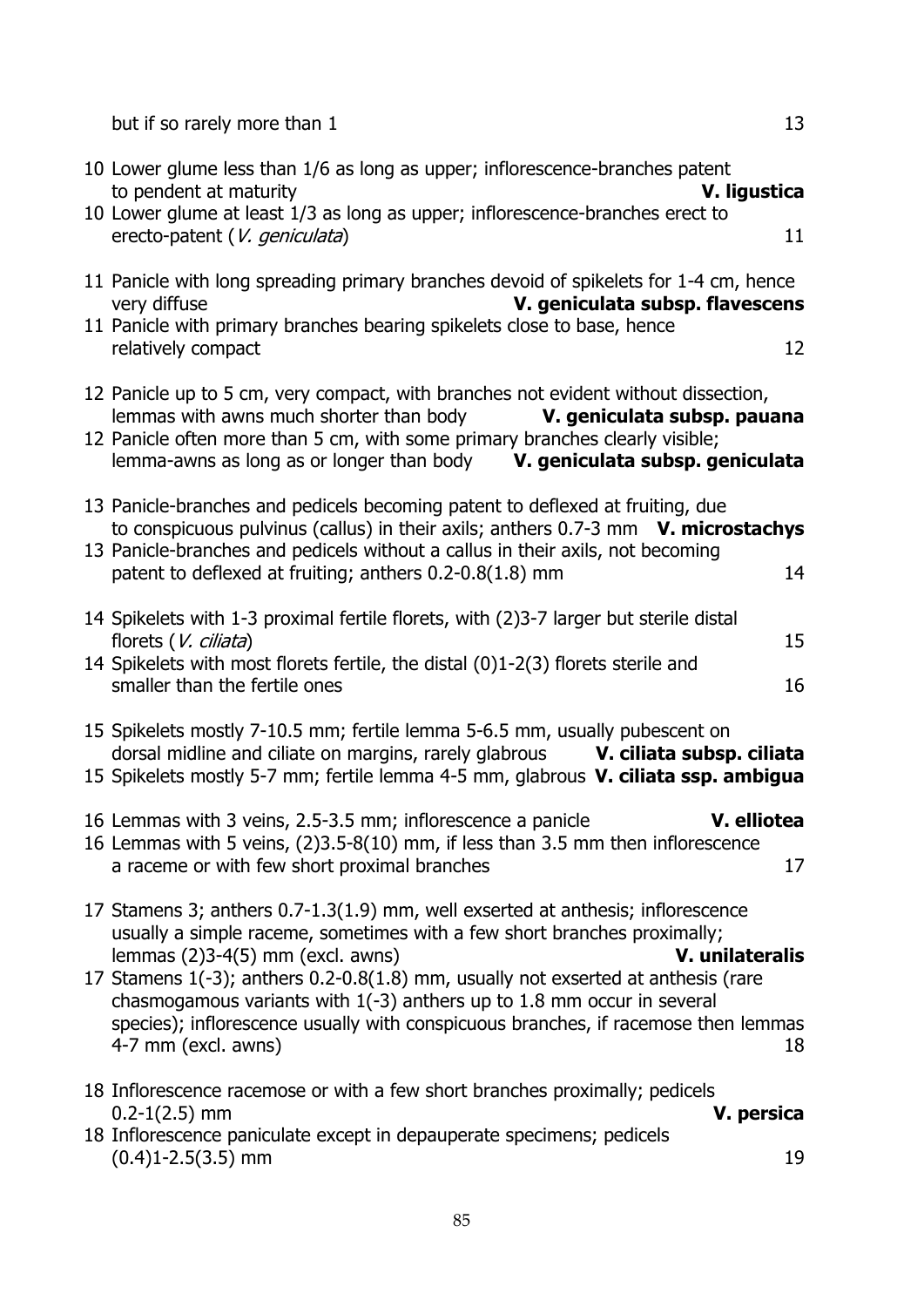|                              | 19 Lower glume up to 1/2 as long as upper glume<br>19 Lower glume more than 1/2 as long as upper glume                                                                                                                                                                                                                          | 20<br>21                         |
|------------------------------|---------------------------------------------------------------------------------------------------------------------------------------------------------------------------------------------------------------------------------------------------------------------------------------------------------------------------------|----------------------------------|
|                              | 20 Mature inflorescence usually not fully exserted from uppermost leaf-sheath,<br>up to 35 cm; lower glume 1/10-2/5 as long as upper glume<br>20 Mature inflorescence usually well exserted from uppermost leaf-sheath,<br>up to 15 cm; lower glume 1/4-1/2 as long as upper glume                                              | V. myuros<br><b>V. muralis</b>   |
|                              | 21 Lemmas (excl. awns) 4-8 mm, 1.3-2 mm wide when flattened out; lower<br>glume 2.4-6 mm; spikelets with mostly 3-8 florets<br>21 Lemmas (excl. awns) (2.7)3.5-6.5 mm, 0.8-1.3 mm wide when flattened out;<br>lower glume (1.7)2.5-3.5(4.5) mm; spikelets with mostly 5-12 florets                                              | 22<br>23                         |
|                              | 22 Lower glume (0.6)0.75-0.9 times as long as upper glume; upper glume<br>3-7.5 mm (incl. awn); spikelets with 3-6 florets<br>22 Lower glume 0.5-0.75 times as long as upper glume; upper glume<br>4.5-9(10.5) mm (incl. awn); spikelets with $(4)5-8(10)$ florets                                                              | V. antucensis<br>V. bromoides    |
|                              | 23 Spikelets elliptic to obovate in side view, with curved edges; lemma with<br>awn usually about as long as or shorter than body<br>23 Spikelets obtriangular in side view, with straight edges; lemma with awn<br>usually longer than body                                                                                    | V. octoflora                     |
|                              |                                                                                                                                                                                                                                                                                                                                 | V. australis                     |
|                              | Key to the species of Ctenopsis                                                                                                                                                                                                                                                                                                 |                                  |
| 1<br>1                       | Inflorescence a simple spike of more or less sessile spikelets (pedicels<br>0-0.4 mm); spikelets 3.5-5.5 mm; lemmas with awn 0 or much less than<br>$1/2$ as long as body<br>Inflorescence a simple spike or branched proximally; pedicels 0.4-1(2) mm;<br>spikelets 5.5-12 mm; lemmas with awn $c$ 1/2-1 times as long as body | C. pectinella<br>$\overline{2}$  |
| $\mathbf{2}$<br>$\mathbf{2}$ | Ligule of upper cauline leaves 0.2-0.6 mm; anthers 1.5-2.5 mm; lower glume<br>acuminate to subulate<br>Ligule of upper cauline leaves 0.5-1.5 mm; anthers 0.4-2 mm; lower glume<br>acute to obtuse                                                                                                                              | C. delicatula<br>3               |
| 3                            | Panicle 1-3 cm, with crowded spikelets; anthers 0.4-0.9 mm; N Africa                                                                                                                                                                                                                                                            |                                  |
| 3                            | Panicle (1)2-6 cm, with clearly spaced spikelets; anthers (0.5)1-2 mm;<br><b>SW Europe</b>                                                                                                                                                                                                                                      | C. cynosuroides<br>C. gypsophila |
|                              | Key to the species of Micropyrum                                                                                                                                                                                                                                                                                                |                                  |

- 1 Spikelets erecto-patent at anthesis, (7)9-15 mm; rhachilla-segments 1-1.6 mm;<br>anthers 2-3.2 mm anthers 2-3.2 mm **M. patens**
- 1 Spikelets more or less appressed to rhachis at anthesis, (3)4-9(14) mm; rhachilla-segments 0.6-0.9 mm; anthers 0.5-1.3 mm **M. tenellum**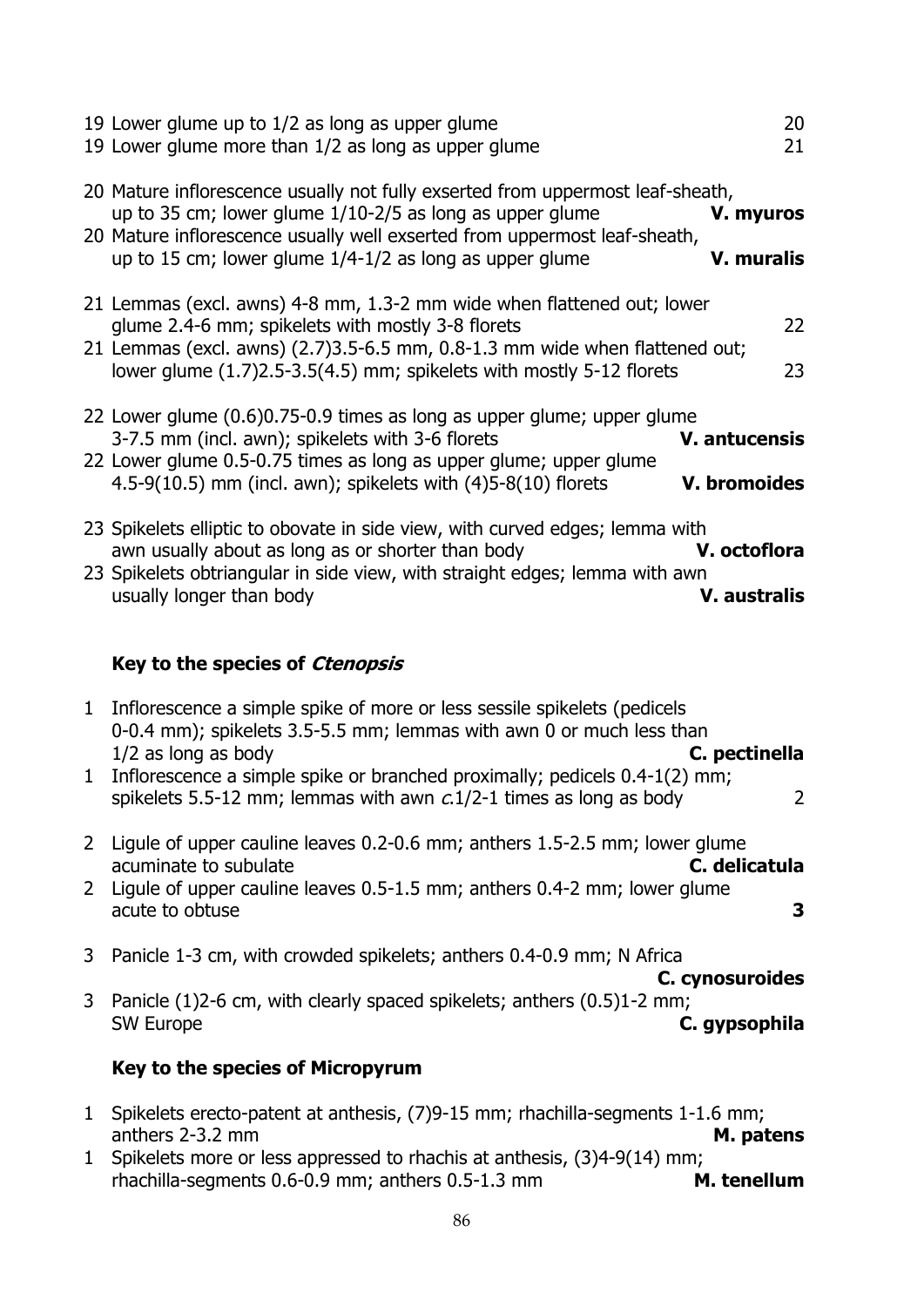# **Key to the species of Wangenheimia**

- 1 Inflorescence 1-2.5(3.5) cm, with all spikelets reaching  $c$ , half-way up next higher spikelet on same side of rhachis **W. lima**
- 1 Inflorescence 5-10 cm (longer in cultivation), with spikelets not or only just reaching next higher spikelet on same side of rhachis **W. demnatensis**

# **Acknowledgements**

I am indebted to Chiara Nepi (Firenze), Salvatore Brullo (Catania), Eckhard Raab-Straube (Berlin), Kanchi Gandhi (Harvard) and Juan Devesa (Córdoba) for expert advice and assistance.

# **References**

- Auquier, P. & Stace, C.A. 1980. Variation in flowering behaviour in *Vulpia* (Poaceae). Plant Systematics and Evolution 136: 47-52.
- Barbey, W. 1884. Florae Sardoae Compendium. Lausanne: Georges Bridel.
- Bartolucci, F. et al. 2018. An updated checklist of the vascular flora native to Italy. Plant Biosystems 152: 179-303.
- Battandier, J.A. & Trabut, L.C. 1895. Flore de l'Algérie 2, Monocotylédones. Algiers & Paris: F. Savy.
- Bor, N.L. 1970. Gramineae. In: Rechinger, K.H., ed. Flora Iranica 70. Graz: Akademische Druck- und Verlagsanstalt.
- Catalán, P., Torrecilla, P., López-Rodríguez, J.-A. & Olmstead, R. G. 2004. Phylogeny of the festucoid grasses of subtribe Loliinae and allies (Poeae, Pooideae) inferred from ITS and trnL-F sequences. Molecular Phylogenetics and Evolution 31: 517-541.
- Cotton, R. & Stace, C.A. 1977. Morphological and anatomical variation of Vulpia (Gramineae). Botaniska Notiser 130: 173-187.
- [Cristaudo, A., Foggi, B., Galesi R. & Maugeri, G. 2007.](https://www.ipni.org/n/77087188-1) *Festuca morisiana* Parl. subsp. sicula [\(Poaceae\), taxon nuovo della flora della Sicilia.](https://www.ipni.org/n/77087188-1) Parlatorea 9: 93-97.
- Devesa, J.A. 1986. Notas taxonomicas y corologicas sobre la flora de Andalucia Occidental, 233. Vulpia hispanica subsp. montana (Boiss. & Reuter) Devesa, comb. et stat. nov. Lagascalia 14:165-166.
- Díaz-Pérez, A.J., Sharifi-Tehrani, M., Inda, L.A. & Catalán, P. 2014. Polyphyly, geneduplication and extensive allopolyploidy framed the evolution of the ephemeral *Vulpia* grasses and other fine-leaved Loliinae (Poaceae). Molecular Phylogenetics and Evolution 79: 92-105.
- Dobignard, A. & Chatelain, C. 2010. Index Synonymique de la Flore de l'Afrique du Nord, 1. Genève: Conservatoire et Jardin botaniques.
- Euro+Med Plantbase.<https://www.emplantbase.org/home.html>
- Faramarzi, A., Saeidi, H. & Rahiminejad, M.R. 2012. A taxonomic revision of the genus Vulpia C.C. Gmel. (Poaceae, Poeae) in Iran. Iranian Journal of Botany 18: 199-206.
- Fiori, A. 1969. Nuova Flora Analitica d'Italia. Firenze: Tipografia di M. Ricci.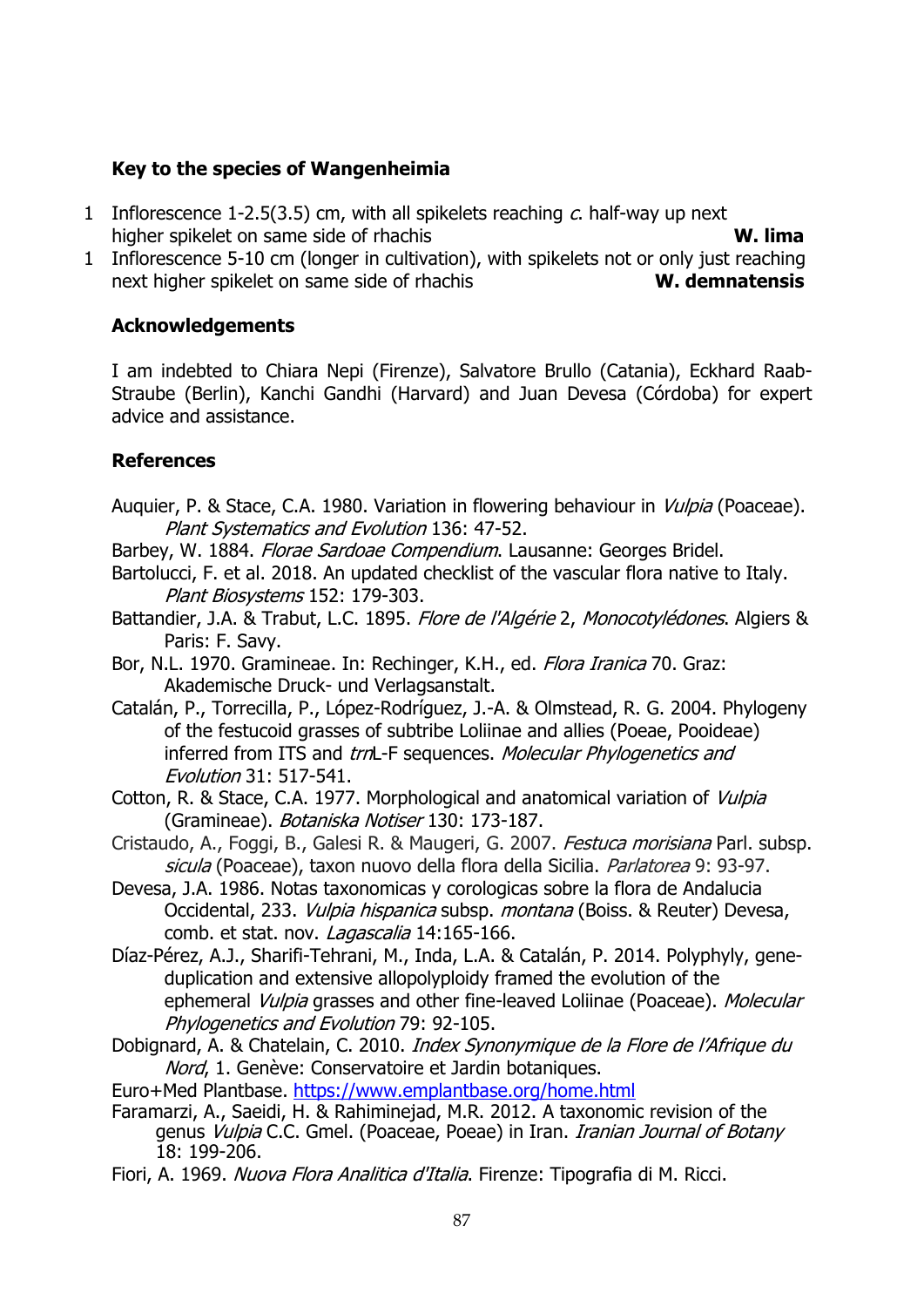- Fiori, A. & Paoletti, G. 1896. *Flora Analitica d'Italia*, 1. Padova: Tipografia del Seminario.
- Huguet del Villar, E. 1925. De genere Narduretia hispano-africano. Bulletin de la Société d'Histoire Naturelle de l'Afrique du Nord 16: 99-105.
- Giardina, G., Raimondo, F.M. & Spadaro, V. 2007. A catalogue of plants growing in Sicily. *Bocconea* 20: 5-582.
- Krechetovich, V.I. & Bobrov, E.G. 1963. Nardurus Rchb. In: Komarov, V.L., ed. Flora of the U.S.S.R. 2: 428-429. Jerusalem: Israel Program for Scientific Translations.
- Lonard, R.I. & Gould, F.W. 1974. The North American species of *Vulpia* (Gramineae). Madroño 22: 217-230.
- Maire, R.C.J.E. 1955. Gramineae. In *Flore de l'Afrique du Nord* 3. Paris: P. Lechevalier.
- Muñoz Rodriguez, A.M. & Devesa, J.A. 2020. Vulpia C.C. Gmel., pp. 391-412. In: Castroviejo, S. et al., eds. Flora Iberica 19(1). Madrid: Real Jardín Botánico.
- Musarella, C.C. + 22 others. 2018. Checklist of gypsophilous vascular flora in Italy. PhytoKeys 103: 61-82
- Parlatore, F. 1844. Flora Palermitana ossia descrizione delle piante che crescono spontanee nella valle di Palermo. Giornale Botanico Italiano 1(2): 284-375.
- Paunero, E. 1963. El género Ctenopsis De Not. en la flora española. Anales del [Instituto Botánico A.J. Cavanilles](https://www.ipni.org/p/3783-2) 21: 357-386.
- Pignatti, S. 1982. Flora d'Italia. Bologna: Edagricole.
- Pignatti, S. 2017. Flora d'Italia e flora digitale, ed. 2, 1. Bologna: Edagricole.
- Soreng, R.J., Peterson, P.M., Romaschenko, K., Davidse, G., Zuloaga, F.O., Judziewicz, E.J., Filgueiras, T.S., Davis, J.I. & Morrone, O. 2017. A world-wide classification of the Poaceae (Gramineae). Journal of Systematics and Evolution 53: 117-137.
- Stace, C.A. 1978. Changing concepts of the genus Nardurus Reichenb. Botanical Journal of the Linnean Society 76: 344-350.
- Stace, C.A. 1980. *Vulpia* and allied genera, pp. 154-159. In: Tutin, T.G., Heywood, V.H., Burges, N.A., Moore, D.M., Valentine, D.H., Walters, S.M. & Webb, D.A., eds. Flora Europaea 5. Cambridge: Cambridge University Press.
- Stace, C.A. 1981. Generic and infrageneric nomenclature of annual Poaceae: Poeae related to Vulpia and Desmazeria. Nordic Journal of Botany 1: 17-26.
- Stace, C.A. 1985. *Vulpia* and allied genera, pp. 451-470. In: Davis, P.H., ed. *Flora of* Turkey and the East Aegean Islands 9. Edinburgh: Edinburgh University Press.
- Stace, C.A. 2005. Plant taxonomy and biosystematics does DNA provide all the answers? Taxon 54: 999-1007.
- Stace, C.A. 2012. Vulpia, pp. 366-371. In: Zuloaga, F.O., Rúgolo, Z.E. & Anton, A.M., eds. Flora Argentina 3(II). Córdoba: Graficamente Ediciones.
- Stace, C.A. 2020. Molecules under the microscope. The Plant Revue March 2020: 56-60.
- Stace, C.A. 2021. Typification of *Vulpia attenuata* (Poaceae). British and Irish Botany 3: 379-383.
- Stace, C.A. 2022. Subspecies in *Vulpia geniculata* (L.) Link. *British and Irish Botany* 4: 42-50.
- Stace, C.A. & Auquier, P. 1978. Taxonomy and variation of *Vulpia ciliata* Dumort. Botanical Journal of the Linnean Society 77: 107-112.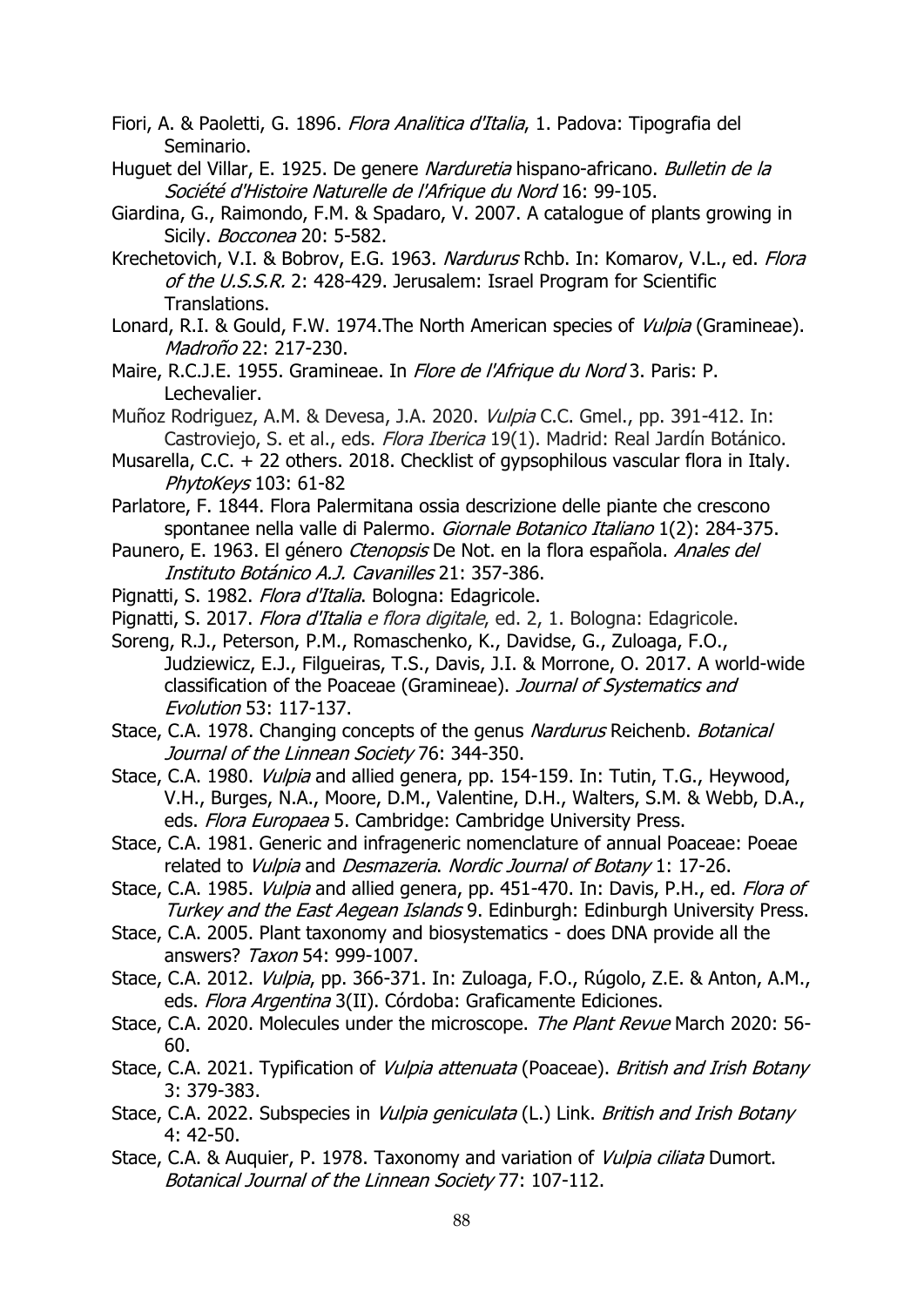The Plant List. [http://www.theplantlist.org](http://www.theplantlist.org/)

Torrecilla, P., López-Rodríguez, J.-A. & Catalán, P. 2004. Phylogenetic relationships of *Vulpia* and related genera (Poeae, Poaceae) based on analysis of ITS and trnL-F sequences. Annals of the Missouri Botanical Garden 91: 124-158. Tzvelev, N.N. 1983. Grasses of the Soviet Union. New Delhi: Oxonian Press PVT. World Checklist of Selected Plant Families.

[https://wcsp.science.kew.org/a](https://wcsp.science.kew.org/)dvsearch.do

Copyright retained by author(s). Published by BSBI under the terms of the [Creative](https://creativecommons.org/licenses/by/4.0/legalcode)  [Commons Attribution 4.0 International Public License.](https://creativecommons.org/licenses/by/4.0/legalcode)

ISSN: 2632-4970

<https://doi.org/10.33928/bib.2022.04.074>

# **Appendix 1. Conspectus of annual Loliinae**

All taxa at species and subspecies level are included, as well as their basionyms, but other varieties and formae are not listed

**VULPIA** C.C. Gmel., *Fl. Bad.* 1: 8 (1805) Syn: see under sections *Loretia*, *Monachne*, *Spirachne*, *Apalochloa* and *Vulpia*

- **Section Loretia** (Duval-Jouve) Boiss., *Fl. Or.* 5: 630 (1884) Bas: *Loretia* Duval-Jouve, *Rev. Sci. Nat.*, Sér. 2, 2: 38 (1880) Syn: *Vulpia* subg. *Pseudofestuca* Rouy, *Vulpia* sect. *Festucoides* A Camus
	- **V. alopecuros** (Schousb.) Dumort., *Obs. Gram. Belg.* 100 (1824)

Bas: *Festuca alopecuros* Schousb., *Iagttag. Vextrig. Marokko* 40 (1800) Syn: *Bromus barbatus* Savi, *Festuca gibraltarica* Willd. ex Steud., *F. ciliata* Link non Gouan, *F. pubescens* Zea ex Roem. & Schult. non Willd., *F. savii* Ten., *Mygalurus alopecuroides* Link, *Vulpia alopecurus* subsp. *fibrosa* H. Lindb., *V. alopecurus* subsp. *schousboei* H. Lindb. *V. ciliata* auct. non Dumort.,

- *V. fibrosa* (H. Lindb.) A.W. Hill
- **V. geniculata** (L.) Link, *Hort. Berol.* 1: 148 (1827)
	- Bas: *Bromus geniculatus* L., *Mant. Pl.* 33 (1767)
		- **Subsp. flavescens** (Sennen) Stace, *Brit. Irish Bot.* 4: 50 (2022) Bas: *Vulpia flavescens* Sennen, *[Diagn. Nouv.](https://www.ipni.org/p/1173-2)*, ser. 1933: 208, no. 8973 (1936) **Subsp. geniculata**
			- Syn: *Bromus incrassatus* Lam. non *V. incrassata* (Salzm. ex Loisel.) Parl., *Festuca attenuata* (Parl.) Guss., *F. geniculata* (L.) Lag. & Rodr., *F. geniculata* subsp. *attenuata* (Parl.) Jahand. & Maire, *F. geniculata*  subsp. *monanthera* Maire (*'monantha'*), *Loretia geniculata* (L.) Duval-Jouve, *Loretia incrassata* (Lam.) Duval-Jouve, *Mygalurus geniculatus* (L.) Link, *Vulpia attenuata* Parl., *V. flavescens* Sennen & Mauricio, *V. geniculata* f. *breviglumis* Trab., *V. geniculata* subsp. *attenuata* (Parl.) Trab., *V. geniculata* subsp. *breviglumis* (Trab.) Maire, *V. geniculata* subsp. *monanthera* (Maire) Maire, *V. subalata* Sennen
		- **Subsp. pauana** (Font Quer) Maire, *Cat. Pl. Maroc* 864 (1934) Bas: *Festuca pauana* Font Quer, *Cavanillesia* 4: 25 (1931)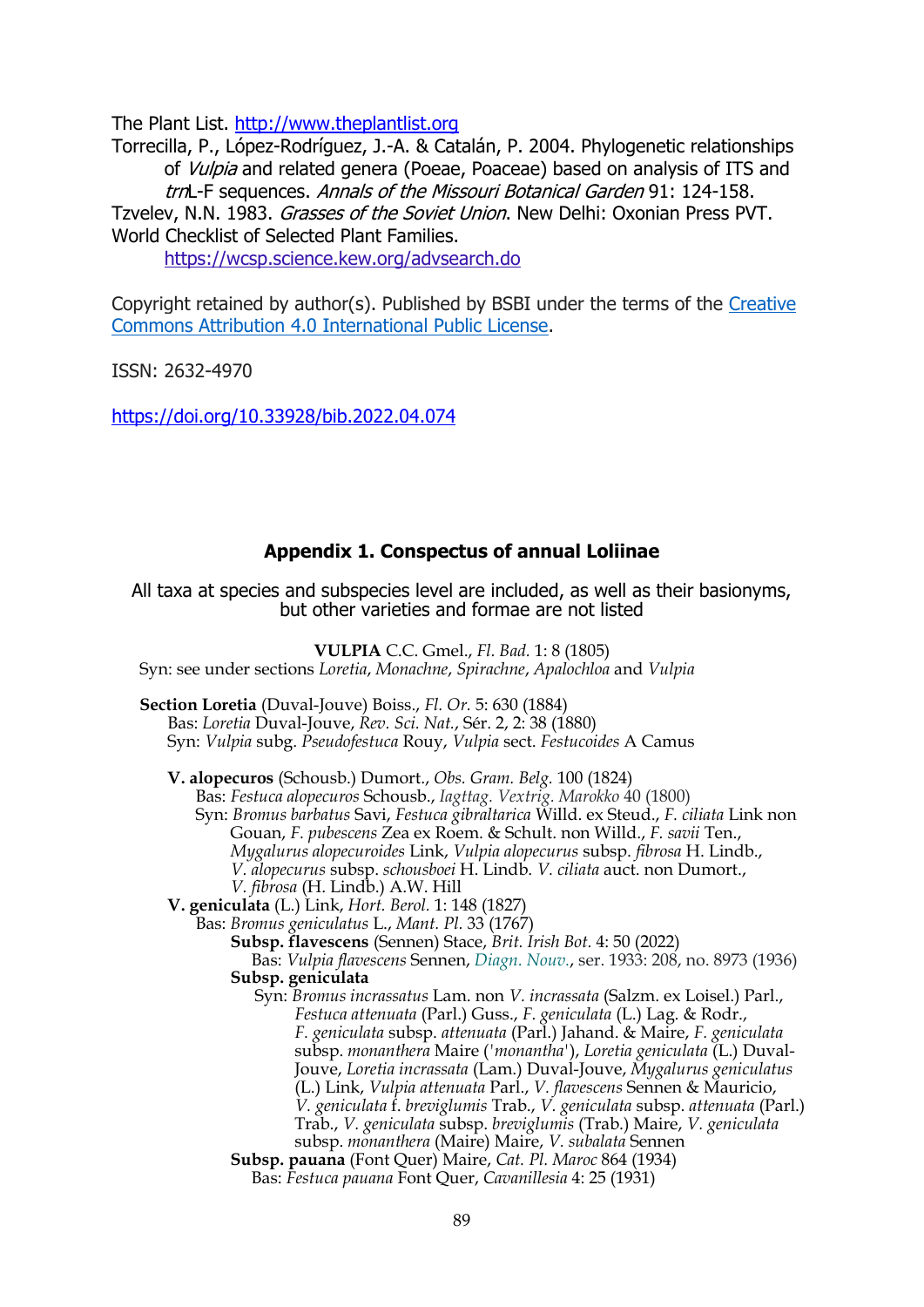Syn: *?Vulpia obtusa* Trab., *V. pauana* (Font Quer) Font Quer

- **V. ligustica** (All.) Link, *Hort. Berol.* 1: 148 (1827)
	- Bas: *Bromus ligusticus* All., *Fl. Pedem.* 2: 249 (1785)
	- Syn: *Festuca incrassata* L. non *V. incrassata* (Salzm. ex Loisel.) Parl., *Festuca ligustica* (All.) Bertol., *Loretia ligustica* (All.) Duval-Jouve, *Vulpia hispidula* De Not. ex Parl., *Zerna ligustica* (All.) B.D. Jacks.
- **V. litardiereana** (Maire) A. Camus, *Riviera Sci.* 21: 44 (1934)
- Bas: *Festuca litardiereana* Maire, *Bull. Soc. Hist. Nat. Afrique N.* 22: 323 (1931) **V. sicula** (C. Presl) Link, *Hort. Berol.* 2: 272 (1833)
	- Bas: *Festuca sicula* C. Presl, *Cyper. Gram. Sicul.* 36 (1820)
		- Syn: *Festuca gussonis* Trin. ex Steud., *F. morisiana* Parl. subsp. *sicula* Cristaudo, Foggi, Galesi & Maugeri, *F. setacea* Parl. non Poir., *F. thomasiana* J. Gay ex Mutel, *Loretia setacea* (Parl.) Duval-Jouve, *Vilfa sicula* (C. Presl) Steud., *Vulpia avenella* Lojac., *V. hackelii* Lojac., *V. parlatoris* Lojac., *V. setacea* Parl., *V. sicula* var. *setacea* (Parl.) Hack.

**Section Monachne** Dumort., *Obs. Gram. Belg.* 100 (1824)

- Syn: *Vulpia* sect. *Intermediae* Rouy
- **V. fasciculata** (Forssk.) Samp., *Lista das Espécies Representadas no Herbário Português* 24 (1913)
	- Bas: *Festuca fasciculata* Forssk., *Fl. Aegypt.-Arab.* 22 (1775)
	- Syn: *Bromus hordeiformis* Lam., *Festuca uniglumis* Aiton, *Lolium bromoides* Huds., *Mygalurus uniglumis* (Aiton) Link, *Vulpia fontanesii* Parl., *V. membranacea* auct. non (L.) Dumort., *V. membranacea* subsp. *fasciculata* (Forssk.) O. Bolòs, Masalles & Vigo, *V. uniglumis* (Aiton) Dumort.
- **V. fontqueriana** Melderis & Stace, *Collect. Bot. (Barcelona)* 7: 782 (1968)
- **V. gracilis** H. Scholz, *Willdenowia* 5: 109 (1968)
- Syn.: *Festuca scholziana* Domina & El Mokni
- **V. membranacea** (L.) Dumort., *Obs. Gram. Belg.* 100 (1824)
	- Bas: *Stipa membranacea* L., *Sp. Pl.* 1: 560 (1753)
		- Syn: *Festuca agrestis* Loisel., *F. linneana* Steud., *F. longiseta* Brot., *F. membranacea* (L.) Druce, *F. pyramidata* Link, *Vulpia agrestis* (Loisel.) Duval-Jouve, *V. linnaeana* Parl., *V. longiseta* (Brot.) Hack., *V. membranacea* subsp. *longiseta* (Brot.) Rouy, *V. pyramidata* (Link) Rothm., *V. uniglumis* var. *longiseta* (Brot.) Husn.
- **Section Spirachne** (Hack.) Boiss., *Fl. Or.* 5: 630 (1884)

Bas: *Vulpia* subg. *Spirachne* Hack., *Flora* 63: 475 (1880)

- **V. brevis** Boiss. & Kotchy, *Diagn. Pl. Orient.*, Ser. 2, 4: 139 (1859)
	- Syn: *Festuca biaristata* Ehrh. ex Boiss., *F. brevis* (Boiss. & Kotchy) Asch., Schweinf, & Muschl., *F. inops* (Hack.) Delile ex Asch. & Graebn., *F. marmarica* F. Herm., *Vulpia inops* Hack.
- **Section Apalochloa** (Dumort.) Stace, *Nord. J. Bot.* 1: 24 (1981)
	- Bas: *Brachypodium* sect. *Apalochloa* Dumort., *Obs. Gram. Belg.* 99 (1824) Syn: *Festucaria* Link non Heist. ex Fabr., *Nardurus* Rchb., *Prosphysis* Dulac, *Vulpia* sect. *Nardurus* (Rchb.) Stace
	- **V. unilateralis** (L.) Stace, *Bot. J. Linn. Soc.* 76: 350 (1978) Bas: *Triticum unilaterale* L., *Mant. Pl.* 35 (1767)
		- Syn: *Agropyron hispanicum* (Reichard) C. Presl, *A. unilaterale* (L.) P. Beauv., *Brachypodium hispanicum* (Reichard) Rchb., *B. montanum* (Boiss. & [Reut.\)](https://www.ipni.org/a/8313-1) Nyman, *B. psilanthum* Link, *B. tenuiflorum* (Schrad.) Roem. & Schult., *B. unilaterale* (L.) P. Beauv., *Catapodium montanum* (Boiss. & [Reut.\)](https://www.ipni.org/a/8313-1) Laínz, *C. unilaterale* (L.) Griseb., *Festuca divaricata* Sieber ex Steud. non Desf., *F. krausei* Regel, *F. lolioides* Trin. ex Steud., *F. maritima* L., *F. montana* (Boiss. & Reut.) Steud., *F. smithii* Kunth, *F. tenuiflora* Schrad., *F. tenuiflora* var.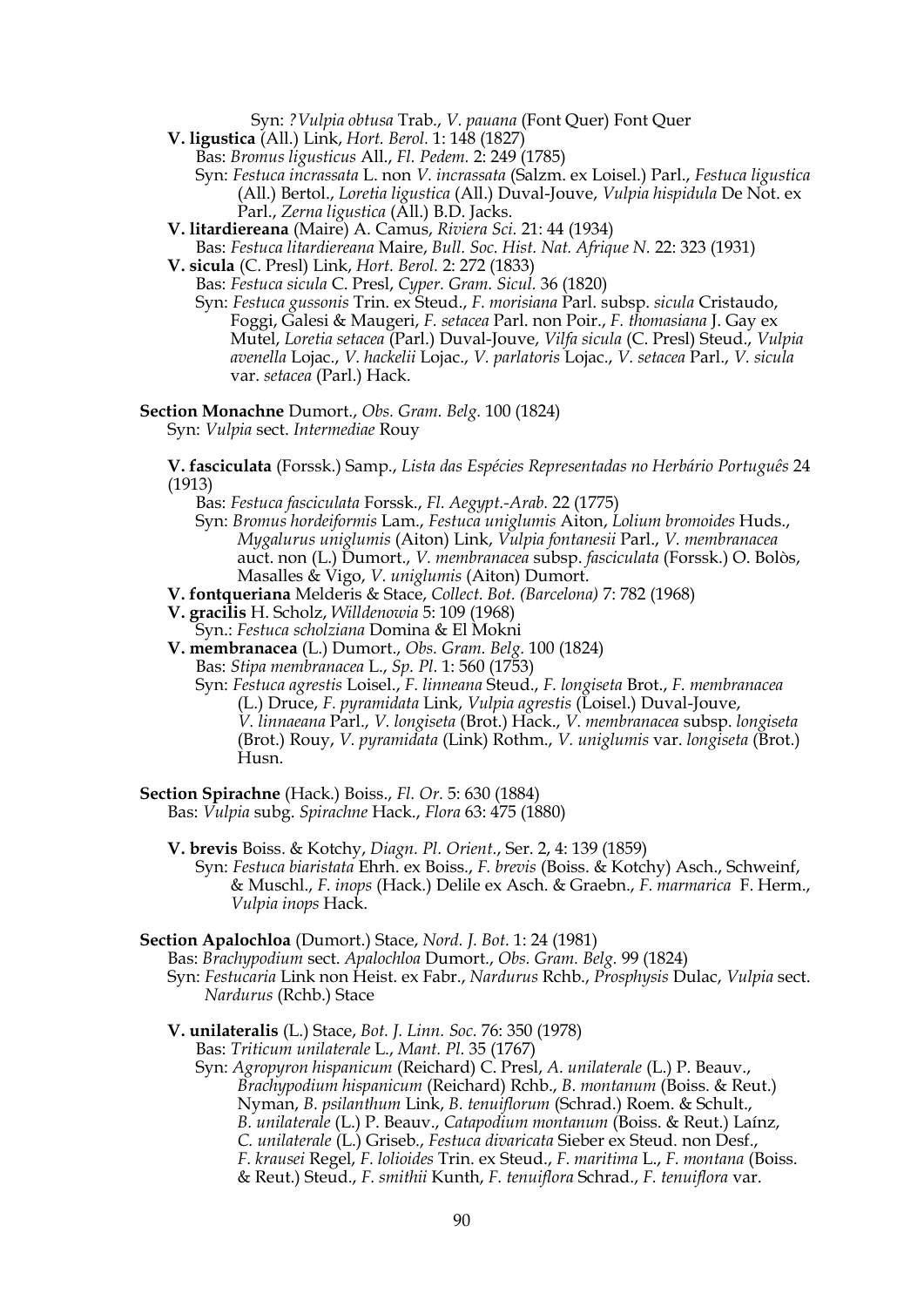*aristata* W.D.J. Koch, F*. unilateralis* (L.) Schrad., *Festucaria psilantha* (Link) Link, *Nardurus elegans* Drobow, *N. gandogeri* Gredilla, *N. krausei* (Regel) V.I. Krecz. & Bobrov*, N. maritimus* (L.) Murb., *N. maritimus* subsp. *aristatus* (W.D.J. Koch) Tzvelev, *N. montanus* Boiss. & Reut., *N. tenuiflorus* (Schrad.) Boiss., *N. unilateralis* (L.) Boiss., *N. woronowii* Schischk., *Triticum biunciale* Vill., *T. hispanicum* Reichard, *Vulpia hispanica* (Reichard) Kerguélen, *V. hispanica* subsp. *montana* (Boiss. [& Reut.\)](https://www.ipni.org/a/8313-1) Devesa, *V. maritima* (L.) Gray, *V. tenuiflora* (Schrad.) Heynh., *V. unilateralis* subsp. *montana* (Boiss. & [Reut.\)](https://www.ipni.org/a/8313-1) [Cabezudo,](https://www.ipni.org/a/16792-1) [Devesa,](https://www.ipni.org/a/14666-1) R. Tormo, F. Vázquez & [J.M. Nieto,](https://www.ipni.org/a/20009765-1) *V. unilateralis* subsp. *tomentosa* Faramarzi & Rahimin.

#### **Section Vulpia**

- Syn: *Chloamnia* Raf., *Dasiola* Raf., *Distomomischus* Dulac, *Mygalurus* Link, *Vulpia* sect. *Articulatae* A. Camus
- **V. antucensis** Trin., *Linnaea* 10: 303 (1836)
	- Syn: *Festuca antucensis* (Trin.) Steud., *F. eriolepis* É. Desv., *F. eriolepis* var. *nana*  Hieron., *Vulpia australis* var. *nana* (Hieron.) Parodi, *V. australis* f. *glabrata* C.H. Blom, *V. eriolepis* (É. Desv.) C.H. Blom
- **V. australis** (Nees ex Steud.) C.H. Blom, *Acta Horti Gothob.* 9: 163 (1934) Bas: *Festuca australis* Nees ex Steud., *Syn. Pl. Glumac.* 1: 304 (1854)
- **V. bromoides** (L.) Gray, *Nat. Arr. Brit. Pl.* 2: 124 (1821)

Bas: *Festuca bromoides* L*., Sp. Pl.* 1: 75 (1753)

- Syn: *Bromus ambiguus* Cirillo, *B. dertonensis* All., *Distomomischus sciuroides* (Roth) Dulac, *D. subuniglumis* Dulac, *Festuca commutata* Scheele, *F. dertonensis*  (All.) Asch. & Graebn., *F. geniculata* var. *monandra* Döll*, F. hordeiformis*  Wulfen ex Steud., *F. onurus* Willd. ex Spreng., *F. panormitana* Guss., *F. sciuroides* Roth, *F. willemetii* Savi, *Lolium bromoides* (L.) Huds., *Mygalurus bromoides* (L.) Link. *Vulpia brachypoda* Font Quer, *V. bromoidea* St.-Lag., *V. dertonensis* (All.) Gola, *V. exserta* St.-Lag., *V. granulata* Sennen, *V. myuros* var. *bromoides* (L.) Parl., *V. myuros* var. *dertonensis* (All.) Fiori, *V. myuros* var. *sciuroides* (Roth) Coss. & Durieu, *V. myuros* var. *subuniglumis* Hack., *V. panormitana* (Guss.) Parl., *V. sciuroides* (Roth) C.C. Gmel., *Zerna bromoides* (L.) B.D. Jacks.
- **V. ciliata** Dumort., *Obs. Gram. Belg.* 100 (1824)
	- **Subsp. ambigua** (Le Gall) Stace & Auquier, *Bot. J. Linn. Soc.* 76: 384 (1978) Bas: *Festuca ambigua* Le Gall, *Fl. Morbihan* 731 (1852) Syn: *Vulpia ambigua* (Le Gall) More
		-
	- **Subsp. ciliata**
		- Syn: *Distomomischus ciliatus* (Dumort.) Dulac, *Festuca aetnensis* (Tineo) Walp., *F. barbata* Gaudin non L., *F. ciliata* Gouan, *F. ciliata* var. *imberbis* Vis., *F. danthonii* Asch. & Graebn., *F. exigua* Litv., *F. gaudiniana* Guss., *Vulpia aetnensis* Tineo, *V. ciliata* var. *danthonii* (Asch. & Graeb.) Maire & Weiller, *V. danthonii* (Asch. & Graebn.) Volkart, *V. gaudiniana* (Guss.) N. Terracc., *V. mandaliscae* Lojac., *V. myuros* var. *ciliata* (Dumort.) Bonnier & Barratte, *V. unioloides* Lojac.
- **V. elliotea** (Raf.) Fernald, *Rhodora* 47: 106 (1945)

Bas: *Dasiola elliotea* Raf. *Neogenyton* 4 (1825)

- Syn: *Festuca monandra* Elliot, *F. sciurea* Nutt., *Vulpia quadriflora* Trin. ex Steud., *V. sciurea* (Nutt.) Henrard
- **V. microstachys** (Nutt.) Munro, *Pl. Hartw. [Bentham]* 342 (1857)
	- Bas: *Festuca microstachys* Nutt., *Proc. Acad. Nat. Sci. Philadelphia* 4: 24 (1848) Syn: *Festuca arida* Elmer, *F. confusa* Piper, *F. dives* Suksd., *F. eastwoodiae* Piper, *F. grayi* (Abrams) Piper, *F. pacifica* Piper, *F. reflexa* Buckley, *F. suksdorfii* Piper ex Suksd., *F. tracyi* Hitchc., *Vulpia arida* (Elmer) Henrard, *V. confusa* (Piper) Henrard, *V. eastwoodiae* (Piper) Henrard, *V. grayi* (Abrams) Henrard, *V. pacifica* (Piper) Rydb., *V. reflexa* (Buckley) Rydb., *V. tracyi* (Hitchc.) Henrard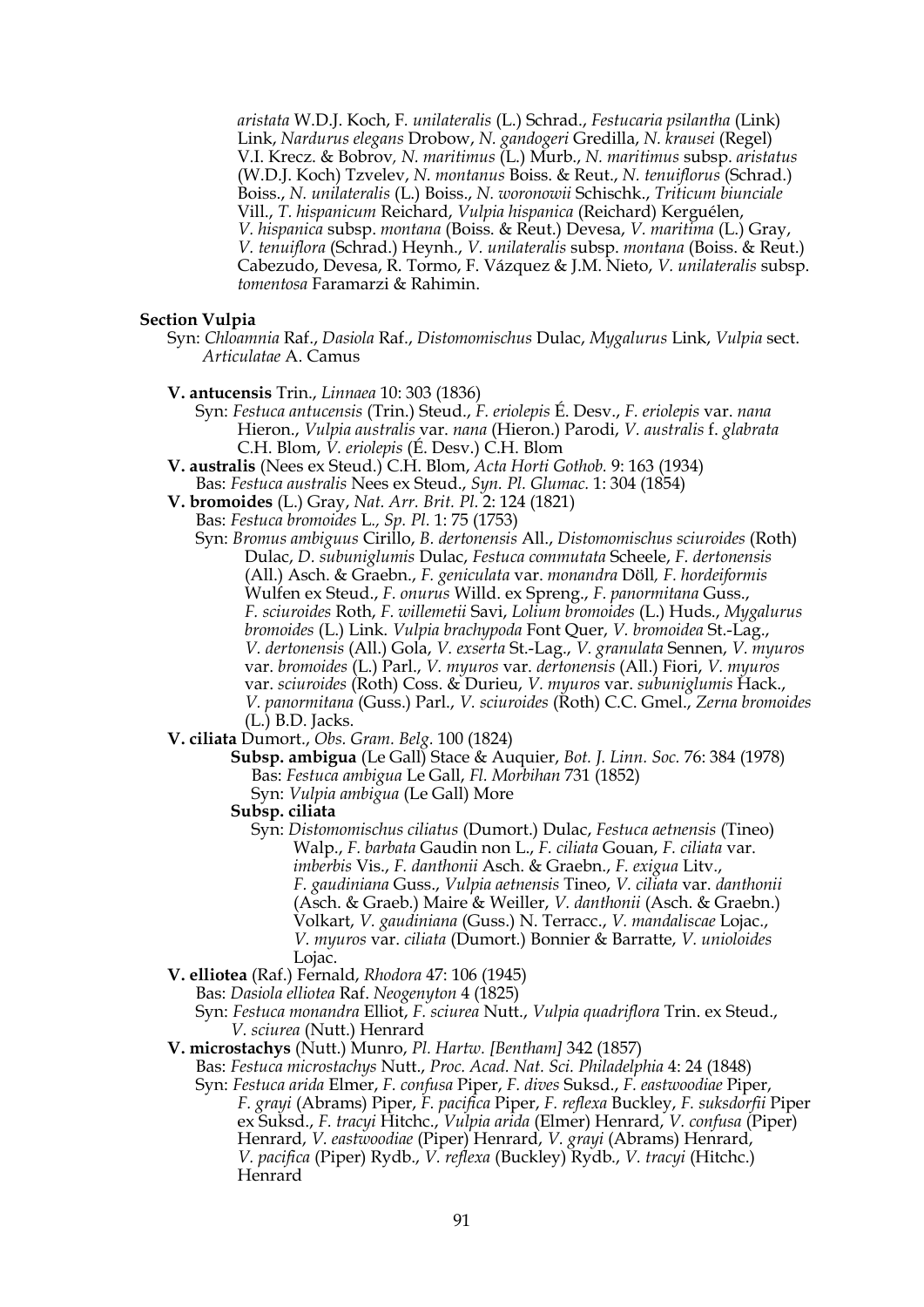**V. muralis** (Kunth) Nees, *Linnaea* 19: 694 (1847)

Bas: *Festuca muralis* Kunth, *Syn. Pl.* 1: 218 (1828)

- Syn: *Festuca bromoides* var. *broteroi* (Boiss. & Reut.) Henriq., *F. broteroi* (Boiss. & Reut.) Steud., *F. hybrida* Brot., *F. dertonensis* var. *tenella* (Boiss.) Briq., *F. myuros* var. *muralis* (Kunth) Speg., *F. myuros* var. *tenella* Boiss., *Vulpia bromoides* var. *hybrida* (Brot.) A. Fern, J.G. García & R. Fern., *V. broteroi* Boiss. & Reut., *V. dertonensis* var. *broteroi* (Boiss. & Reut.) Hegi, *V. dertonensis* var. *longearistata* (Willk. ex Husn.) Azn., *V. hybrida* (Brot.) Pau, *V. longiseta* var. *hybrida* (Brot.) Cout., *V. myuros* var. *broteroi* (Boiss. & Reut.) Pérez Lara, *V. myuros* var. *tenella* (Boiss.) Maire & Weiller, *V. sciuroides* var. *broteroi* (Boiss. & Reut.) Trab., *V. sciuroides* var. *longearistata* Willk. ex Husn., *V. sciuroides* var. *microstachys* Hack.
- **V. myuros** (L.) C.C. Gmel., *Fl. Bad.* 1: 8 (1805)
	- Bas: *Festuca myuros* L., *Sp. Pl.* 1: 74 (1753)
		- Syn: *Avena muralis* Salisb., *Bromus bohemicus* F.W. Schmidt ex Mert. & Koch, *Distomomischus myuros* (L.) Dulac, *Festuca linearis* Gilib., *F. megalura* Nutt., *F. myuros* f. *major* [Rohle](https://www.ipni.org/a/12781-1)na, *F. pseudomyuros* Soy.-Will., *Mygalurus caudatus* Link, *Vulpia alpina* L. Lui, *V. bromoides* var. *rigida* Nees, *V. crinita* Lojac., *V. longivaginata* St.-Lag., *V. major* [\(Rohlena\)](https://www.ipni.org/a/12781-1) [Á. Löve](https://www.ipni.org/a/22560-1) & [D. Löve,](https://www.ipni.org/a/12662-1) *V. megalura* (Nutt.) Rydb., *V. murorum* Gray, *V. myuros* f. *hirsuta* (Hack.) C.H. Blom, *V. myuros* f. *megalura* (Nutt.) Stace & R. Cotton, *V. myuros* subsp. *pseudomyuros* (Soy.-Will.) Maire & Weiller, *V. pilosa* C.C. Gmel., *V. pseudomyuros* (Soy.-Will.) Rchb, *V. reclinata* Dumort., *V. vaginata* St.-Lag.
- **V. octoflora** (Walter) Rydb., *Bull. Torrey Bot. Club* 36: 538 (1909)
	- Bas: *Festuca octoflora* Walter, *Fl. Carol.* 81 (1788)
		- Syn: *Brachypodium festucoides* Link, *Diarrhena setacea* (Poir.) Roem. & Schult., *Festuca gracilenta* Buckley, *F. parviflora* Elliott, *F. pusilla* Buckley, *F. setacea* Poir., *F. tenella* Willd., *Gnomonia octoflora* (Walter) Lunell, *Schedonorus tenellus*  (Willd.) P. Beauv., *Vulpia antofagastensis* Parodi, *V. tenella* (Willd.) Heynh.
- **V. persica** (Boiss. & Buhse) V.I. Krecz. & Bobrov, *Fl. URSS* 2: 535 (1934) Bas: *Nardurus persicus* Boiss. & Buhse, *Mem. Soc. Nat. Mosc.* 12: 225 (1860) Syn: *V. hirtiglumis* Boiss., *V. villosa* Maslenn.

**CTENOPSIS** De Not., *Ind. Sem. Horti Bot. Genuensis* 1847: 26 (1847)

#### **Section Ctenopsis**

Syn: *Festuca* subsect. *Pectinula* F. Herm., *Vulpia* sect. *Ctenopsis* (De Not.) Boiss.

**C. pectinella** (Delile) De Not., *Ind. Sem. Horti Bot. Genuensis* 1847: 26 (1847) Bas: *Festuca pectinella* Delile, *Index Seminum [Montpellier]* 1836: 24 (1837) Syn: *Ctenopsis patens* (Boiss.) Melderis, *Festuca cynosuroides* Delile non Desf., *F. patens* (Boiss.) Steud., *Vulpia patens* Boiss., *V. pectinella* (Delile) Boiss.

- **Section Pseudocynosurus** (Willk.) Cotton & Stace, *Bot. Not.* 130: 187 (1977) Bas: *Vulpia* sect. *Pseudocynosurus* Willk., in Willk. & Lange, *Prodr. Fl. Hisp.* 1: 90 (1861) Syn: *Festuca* subsect. *Ctenopsis* F. Herm., *Narduretia* Villar
	- **C. cynosuroides** (Desf.) Paunero ex Romero García, *Lagascalia* 18: 321 (1996) Bas: *Festuca cynosuroides* Desf., *Fl. Atlant.* 1: 88 (1798) Syn: *Narduretia cynosuroides* (Desf.) Villar, *Nardurus cynosuroides* (Desf.) Trab., *Triticum cynosuroides* (Desf.) Spreng., *Vulpia cynosuroides* (Desf.) Parl.
	- **C. delicatula** (Lag.) Paunero, *Anales Inst. Bot. Cavanilles* 21: 365 (1963) Bas: *Festuca delicatula* Lag., *Varied. Ci.* 2(4): 39 (1805) Syn: *Loretia delicatula* (Lag.) Willk., *Mygalurus delicatulus* (Lag.) Link, *Narduretia delicatula* (Lag.) Villar, *Vulpia delicatula* (Lag.) Dumort.
	- **C. gypsophila** (Hack.) Paunero, *[Anales Inst. Bot. Cavanilles](https://www.ipni.org/p/3783-2)* 21: 368 (1963) Bas: *Festuca gypsophila* Hack., *Oesterr. Bot. Z.* 27: 47 (1877)
		- Syn: *Loretia gypsophila* (Hack.) Willk., *Narduretia gypsacea* (Willk.) Villar, *Vulpia delicatula* var. *gypsacea* Willk., *Vulpia gypsophila* (Hack.) Nyman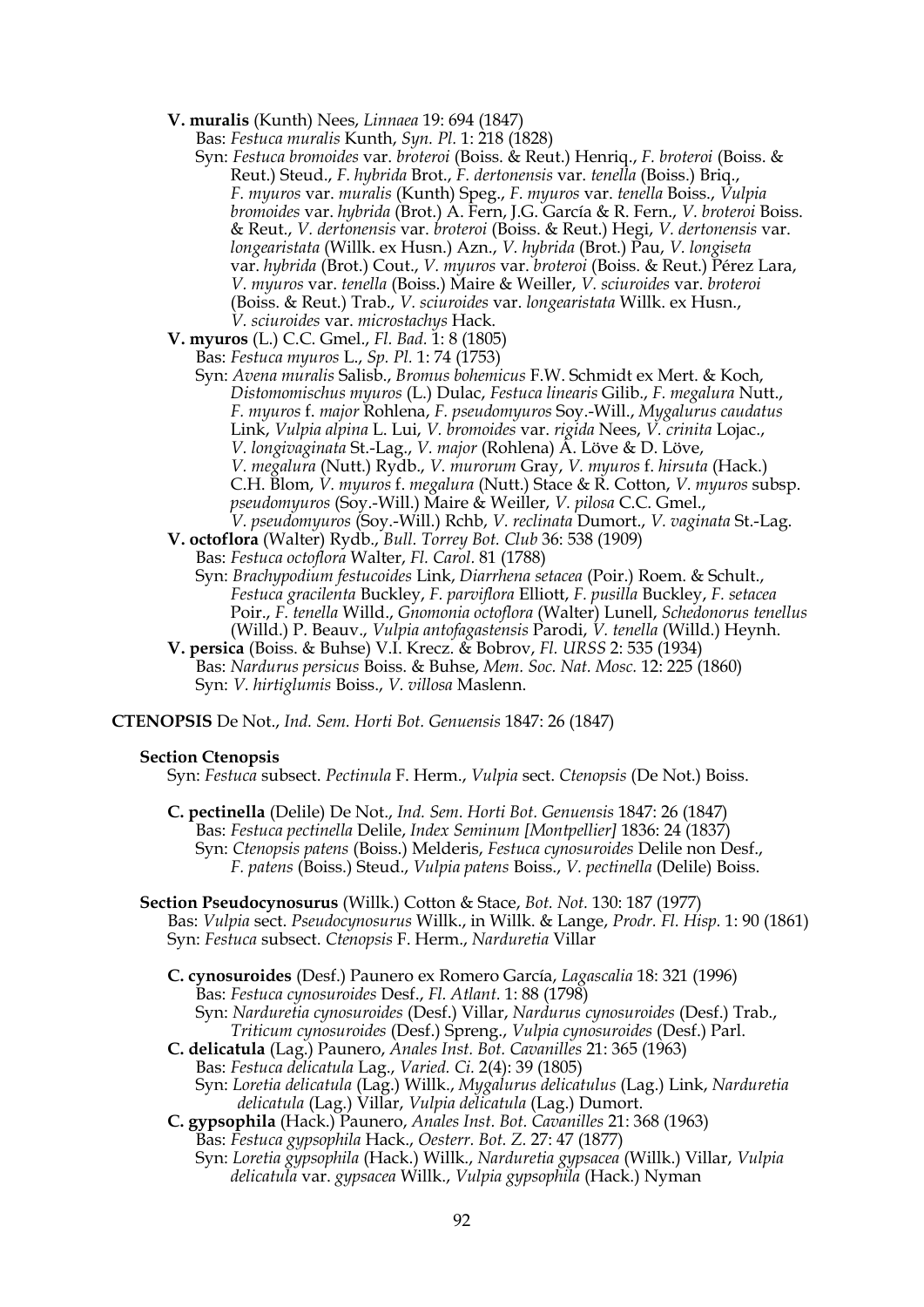#### **MICROPYRUM** (Gaudin) Link, *Linnaea* 17: 397 (1844)

Bas: *Triticum* sect. *Micropyrum* Gaudin, *Fl. Helv.* 1: 366 (1828)

- **M. patens** (Brot.) Rothm. ex Pilg., *Bot. Jahrb. Syst.* 74: 567 (1949) Bas: *Triticum patens* Brot., *Fl. Lusit.* 1: 120 (1804)
- Syn: *Brachypodium patens* (Brot.) Nyman, *Catapodium patens* (Brot.) Rothm. & P. Silva, *Festuca patens* (Brot.) K. Richt., *Micropyrum albaredae* Paunero, *M. tenellum* subsp. *patens* (Brot.) Rivas Mart., *Nardurus patens* (Brot.) Hack. **M. tenellum** (L.) Link, *Linnaea* 17: 398 (1844)
- Bas: *Triticum tenellum* L., *Syst. Nat.*, ed. 10, 2: 880 (1759)
	- Syn: *Brachypodium nardus* (DC.) P. Beauv., *B. poa* (DC.) Roem. & Schult., *B. tenellum* (L.) P. Beauv., *Catapodium halleri* (Viv.) Rchb., *C. tenellum* (L.) Trab., *Festuca festucoides* (Bertol.) Bech., *F. gracilis* Kunth, *F. lachenalii* (C.C. Gmel.) Spenn., *F. nardus* (DC.) Raspail, *F. racemifera* Trin. ex Steud., *Festucaria tenuicula* (Loisel.) Link, *Nardurus halleri* (Viv.) Fiori, *N. lachenalii* (C.C. Gmel.) Godr., *N. morisonii* Lojac., *N. poa* (DC.) Boiss., *N. tenellus* (L.) Reichard ex Godr., *N. tenuiculmis* Fourr., *Prosphysis tenella* (L.) Dulac, *Triticum festuca* DC., *T. festucoides* Bertol., *T. halleri* Viv., *T. lachenalii* C.C. Gmel., *T. lolioides* Pers., *T. nardus* DC., *T. poa* DC., *T. subulatum* Sm. ex Munro, *T. tenuiculum* Loisel., *Vulpia lachenalii* (C.C. Gmel.) Heynh., *V. nardus* (DC.) Dumort.
- **LOLIOLUM** V.I. Krecz. & Bobrov, *Fl. URSS* 2: 544 (1934)
	- **L. subulatum** (Banks & Sol.) Eig, *J. Bot.* 75: 189 (1937)
		- Bas: *Triticum subulatum* Banks & Sol., *Nat. Hist. Aleppo*, ed. 2, 2: 244 (1794) Syn: *Agropyron subulatiforme* Soó, *A. subulatum* (Banks & Sol.) Roem. & Schult., *Festuca orientalis* (Boiss.) B. Fedtsch., *Loliolum orientale* (Boiss.) V.I. Krecz. & Bobrov, *Nardurus orientalis* Boiss., *N. subulatus* (Banks & Sol.) Bor

#### **WANGENHEIMIA** Moench, *Methodus (Moench)* 200 (1794)

- **W. demnatensis** (Murb.) Stace, *Bot. J. Linn. Soc.* 76: 350 (1978)
	- Bas: *Festuca demnatensis* Murb., *Lunds Univ. Arsskrift*, n.s., 18(3): 14 (1922) Syn: *Catapodium demnatense* (Murb.) Maire & Weiller, *Nardurus demnatensis* (Murb.) Maire
- **W. lima** (L.) Trin., *Fund. Agrost. (Trinius)* 132 (1820)
	- Bas: *Cynosurus lima* L., *Sp. Pl.* 1: 72 (1753)
	- Syn: *Catapodium pauciflorum* (Merino) Brullo, Giusso, Miniss. & Spamp., *Dactylis disticha* (Moench) Ball, *D. lima* (L.) Steud., *Desmazeria pauciflora* Merino, *D. rhachiantha* (Steud.) Mendonça & Vasc., *D. castellana* Willk., *Eleusine lima*  (L.) Lam., *Dinebra lima* (L.) P. Beauv., *Festuca rhachiantha* Steud., *Poa lima* (L.) Trin., *Wangenheimia disticha* Moench

#### **NARDUROIDES** Rouy, *Fl. France [Rouy & Foucaud]* 14: 301 (1913)

**N. salzmannii** (Boiss.) Rouy, *Fl. France [Rouy & Foucaud]* 14: 301 (1913) Bas: *Nardurus salzmannii* Boiss., *Voy. Bot. Espagne* 2: t.178 (1842) Syn: *Brachypodium salzmannii* (Boiss.) Nyman, *Catapodium salzmannii* (Boiss.) Boiss., *Festuca salzmannii* (Boiss.) Boiss. ex Coss., *Nardurus filiformis* (Salzm. ex Willk. & Lange) C. Vicioso, *Triticum filiforme* Salzm. ex Willk. & Lange

**PSILURUS** Trin., *Fund. Agrost. (Trinius)* 93 (1820)

**P. incurvus** (Gouan) Schinz & Thell., *Vierteljahrsschr. Naturf. Ges. Zürich* 58: 40 (1913) Bas: *Nardus incurva* Gouan, *Hortus Monsp.* 33: (1762)